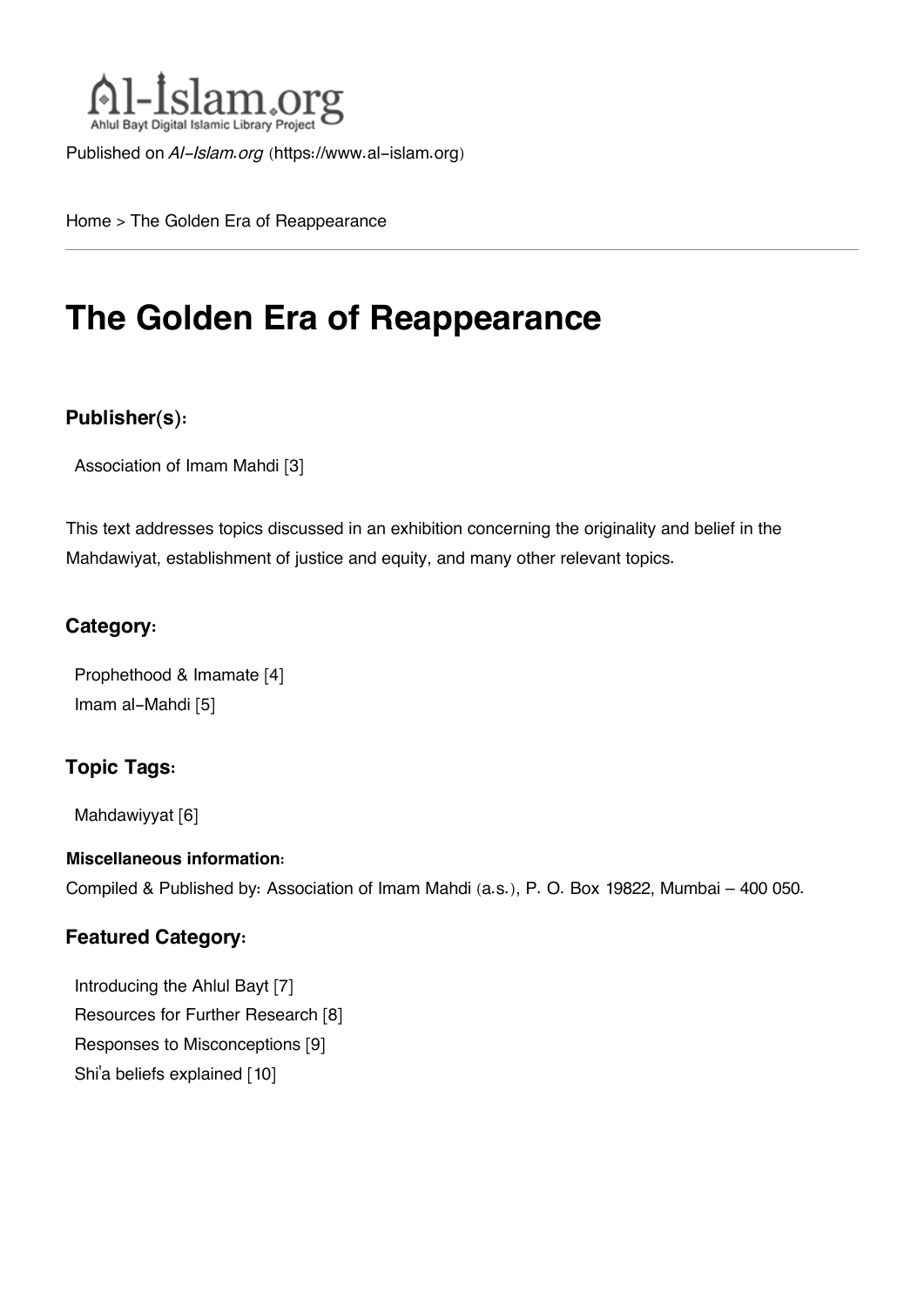## **Preface**

### بسم اله الرحمن الرحيم

و صلَّى الله عليك يا ولي العصر أدرِكنا

The booklet in your hands is based on discussions concerning the 'Golden Era of Reappearance' that took place at an exhibition held on the auspicious occasion of 15th Shaban, the birth of our master and the Divine Proof of our time, Imam Mahdi(a.t.f.s.).

In this exhibition, there were various sections. Each section discussed a particular facet of the golden era.

It was well lit up, well decorated and there was a subtle and touching explanation elaborating the facet. It had beautiful and apt pictures that complemented the explanation in a splendid and fabulous manner. All in all, it left the audience spell-bound and mesmerized.

They were seen expressing their desire to witness this "heaven on Earth". They were fervently beseeching Almighty Allah to hasten the reappearance of Imam Mahdi (a.t.f.s.) so that they could see for themselves this marvelous, glorious and beautiful epoch.

Topics dealt in the exhibition were:

- Originality of Mahdaviyat.
- Belief in Imam Mahdi (a.t.f.s.)
- Establishment of justice and equity
- Harmony with nature
- Economic welfare
- A Happy society
- Unparalleled Universal government
- Ascendancy of Shiaism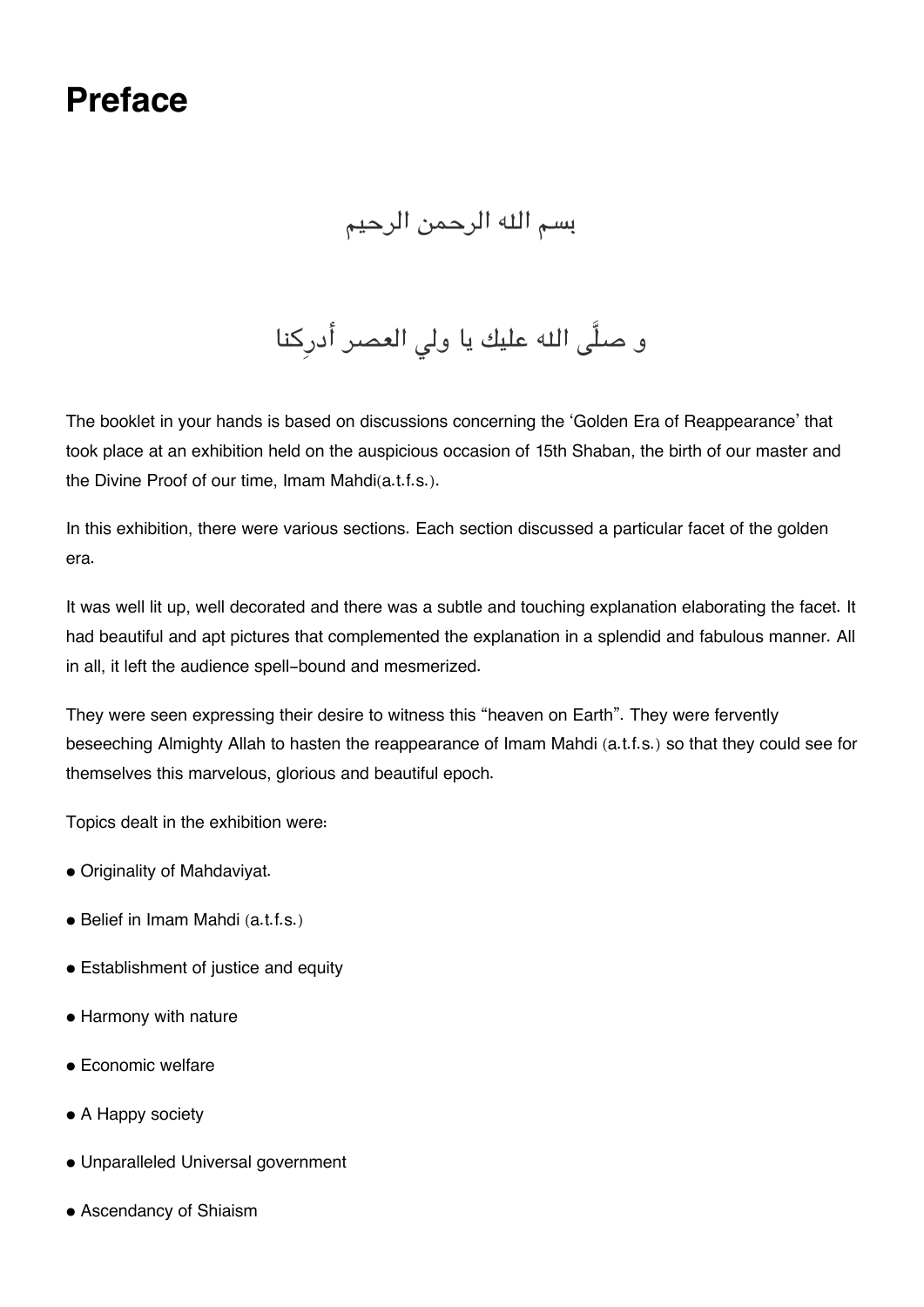- Widespread inclination towards religion
- Government of the righteous till resurrection
- Characteristics of the rulers
- Companions of Imam az-Zamana (a.t.f.s.)
- Advancement of knowledge
- General hygiene
- Safe world
- Excellent morality
- End of disputes and prevalence of love
- Universal contentment: hallmark of Imam Mahdi's (a.t.f.s.) government
- Invoking Imam az-Zamana (a.t.f.s.)

Thus the remembrance of Imam Mahdi (a.t.f.s.) , along with the subtitle ambience prevalent therein and the beautiful posters with Quranic verses and traditions imprinted on them left an indelible impression of the audience.

Since a majority of them earnestly requested a print copy of the matter discussed, it was decided to compile the same along with their sources and references for the visitors.

It is hoped that the lovers and awaiters of Hazrat Imam Mahdi (a.t.f.s.) will approve of this novel and creative method of discussing about our beloved Imam (a.t.f.s.). Moreover, they are expected to try and set up similar exhibitions in their own respective areas, which will make more and more Shias aware about their awaited Imam (a.t.f.s.).

It is expected that this small and humble offering finds acceptance in the honorable presence of Imam Mahdi (a.t.f.s.).

O Allah! Hasten the reappearance of our beloved master (a.t.f.s.) and enumerate us among his companions and helpers! Aameen!

السلام عليك يا سبيل اله الذي من سلك غيره هلك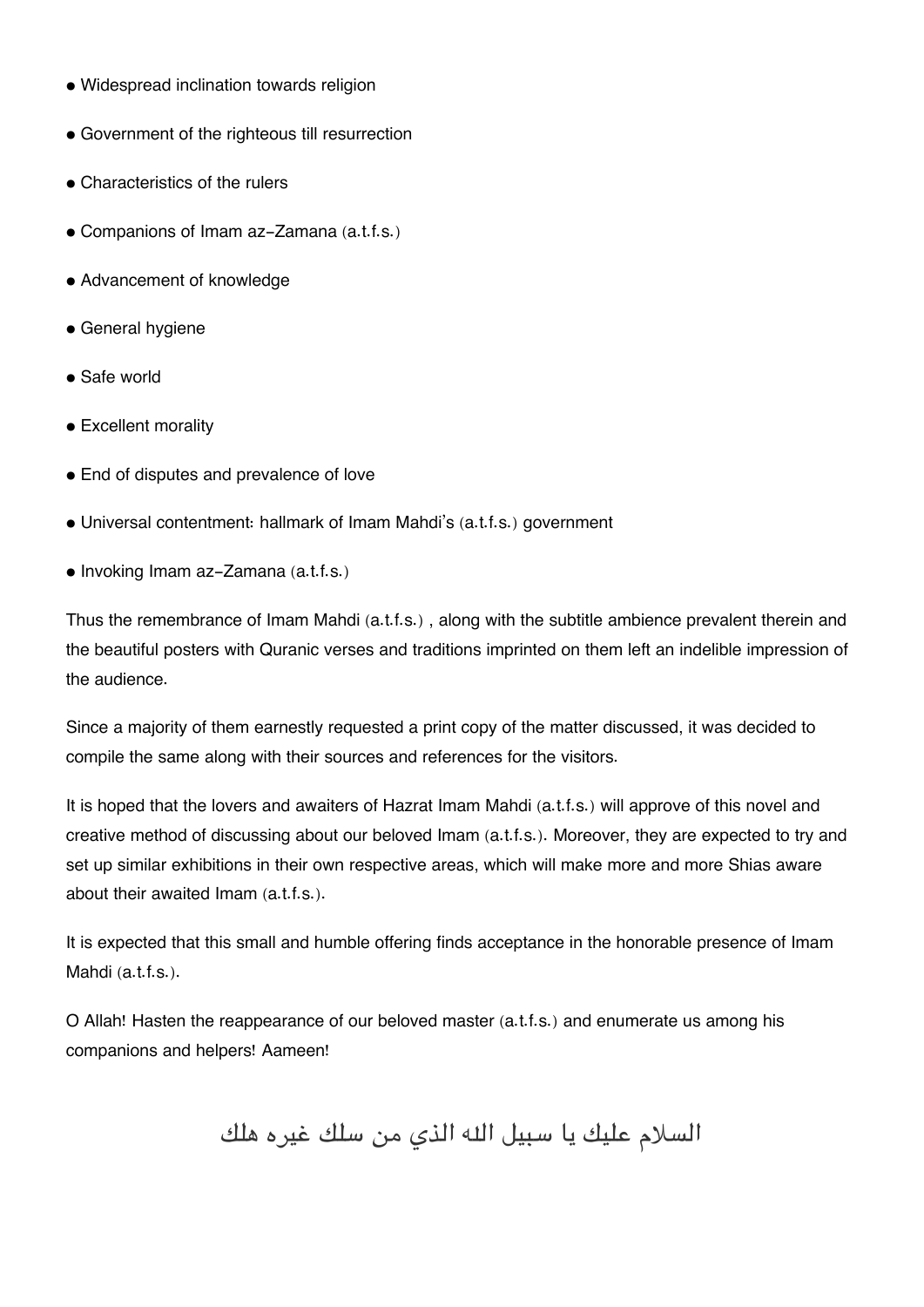## **1. The Pivot of Life**

• Engulfed with darkness. In the quest of the center of light, we are searching for the sun[1](#page--1-0).

• We are the travelers of midnight. To tread the path, we are gazing at the stars.[2](#page--1-0)

• Thirst is killing us. Harried, we search for the elixir of life while only a few moments of life remains.[3](#page--1-0)

• In the dark and chilly night, we are lost in the desert of calamity and misfortune, striding towards the luminous bonfire on the mountain peak.[4](#page--1-0)

• In the barren salt desert, we are looking towards the dark clouds hovering over us and offering a cool shade.[5](#page--1-0)

• During the occultation, we are the orphans of Imam (a.s). We are searching for the loving hand of the kind father.[6](#page--1-0)

• We are insignificant particles but have heard about the sun. Although, with scarce recognition that we have about him, we are advancing towards it[7](#page--1-0). We are Muslims . To prevent the death of ignorance (i.e. a death of apostasy and hypocrisy), every moment we are in quest of words that will grant us further recognition of our Imam(a.t.f.s.).[8](#page--1-0)

• The cold and killing winter of occultation has already set in our hearts. We beseech Allah to send the beautiful spring and invigorating breeze of Imam's (a.t.f.s.) reappearance.[9](#page--1-0)

• We know that Imam az-Zamaan (a.t.f.s.) is like the Holy Ka'bah, around whom we must circumambulate[10](#page--1-0).

[8.](#page--1-0) (This refers to the reliable and authentic tradition of the Messenger of Allah (s.a.w.a) "He who dies without recognizing the Imam of his age, dies the death of ignorance.)

[<sup>1.</sup>](#page--1-0) الظلام شمس عل السلام" peace be on the sun of the darkness."- Rabee' al- Anaam, p. 364, 381)

[<sup>2.</sup>](#page--1-0) الزاهرة الانجم أبن يا " O son of the brilliant stars."-Dua-e-Nudbah, Rabee'al-Abaan, p. 153)

[<sup>3.</sup>](#page--1-0) (It is an indication towards the last verse of Surah Mulk. In the traditions, Imam Mahdi (a.s.) is referred to as ساء معين as (It is an indication towards the last verse of Surah Mulk. In the traditions, Imam Mahdi (a. flowing water.")

for warm ,mountain the on bonfire a is Imam The "الامام، النار عل اليفاع، الحار لمن اصطل به و الدليل ف المهالك، من فارقه فهالك ) [4.](#page--1-0) the one who seeks warmth from him and a guide in places of destruction. Whoever separates from him is destroyed."-Kamaal al – Deen, vol. 2, p.677, Tr. No.31)

[<sup>5.</sup>](#page--1-0) ("The Imam is sweet water for the thirsty ones." – Kamaal al-Deen, Vol. 2, p. 677. Tr.NO.31)

he greatest orphan is he "...أشد من يتم اليتيم، يتيم أنقطع عن إمامه، لا يقدر على الوصول إليه ,G. (Imam Hassan Askari (a.s) states who is isolated from his Imam and does not have access to him..."-Munyah al-Mureed, p. 114, part 4.)

[<sup>7.</sup>](#page--1-0) (Imam Reza (a.s) says المضيئة الشمس ....الامام" The Imam...is like a brilliant sun." – Kamaal al –Deen, vol. 2, p. 677, Tr. No.31.)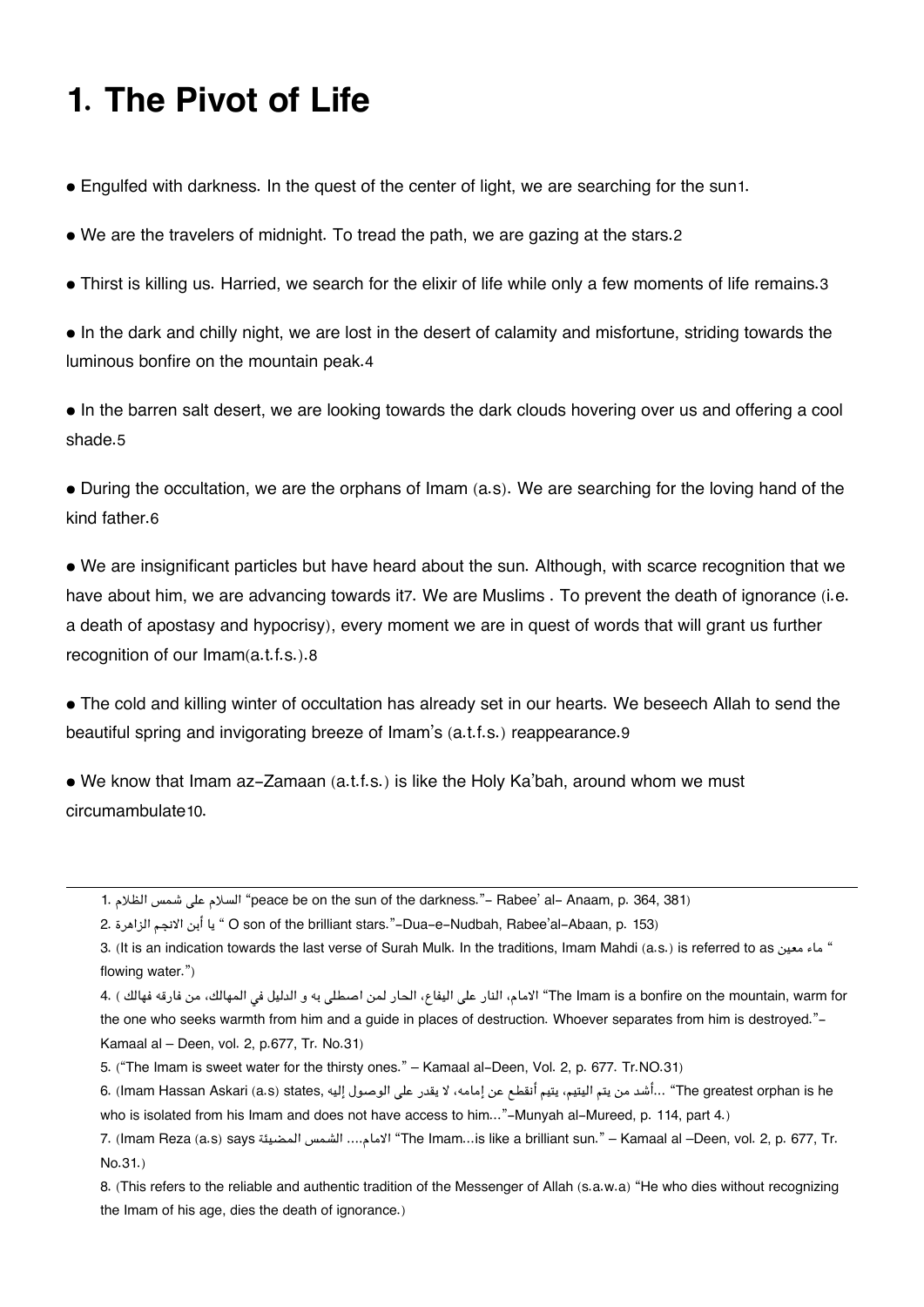[9.](#page--1-0) ( الانام ياربيع عليك السلام " Peace be on you. O Spring of Mankind. "Ziyaarat of Imam Mahdi (a.t.f.s.) in the Celler ( Sardaab) at Saamarra.) [10.](#page--1-0) ( يؤتى و لا يأتى ) 10. " The likeness of Imam is like that of the Ka'bah. He is approached and he does not

approach. " – Behaar al – Anwaar, vol. 36, p. 358)

## **2. The Divine Sun**

He is the sun, presently concealed behind the clouds. That is, we have relegated him behind the clouds... But the sun continues to shine and will continue to do so. Its brilliant rays rip apart the dense veils of the clouds, spreading throughout the universe. Have we ever reflected on it?

But for the light and warmth of the sun, pitch darkness would have enveloped the earth.

He is the sun, the sun of the entire universe. The sun of the solar system is a mere shadow of his resplendence.

The day of the earth's residents begins with the rising of the sun, even if it is hidden behind the clouds. Similarly, can the day of a spiritual and holy life commence without the illuminating rays of Allah's proof? Is it possible that one breathes in the world of spirituality, and is needless of Allah's representative..? No, it's impossible[1](#page--1-0).

[1.](#page--1-0) (This part has been extracted from the interpretation of Allamah Majlis (r.a.) vis-à-vis the tradition, "Sun behind the clouds," Behaar al-Anwaar, vol. 52, p. 93, 94)

## **3. The Hope Of All Ages**

"He" will definitely arrive, sooner or later. He will positively come with the Prophet's (s.a.w.a.) standard on his shoulder and the sword of Ameer al- Momineen Ali Ibn Abi Taalib (a.s) in his hands. The caravan of joys and pleasures shall accompany him. He will be carrying an enormous burden of the light of guidance of human bliss, both in this world as will as the hereafter.

"He" will certainly come, a standard of virtue and nobility, a fountainhead of deliverance and mastership. He will infuse a fresh lease of life in the dead humans, the lone rider of the field of faith.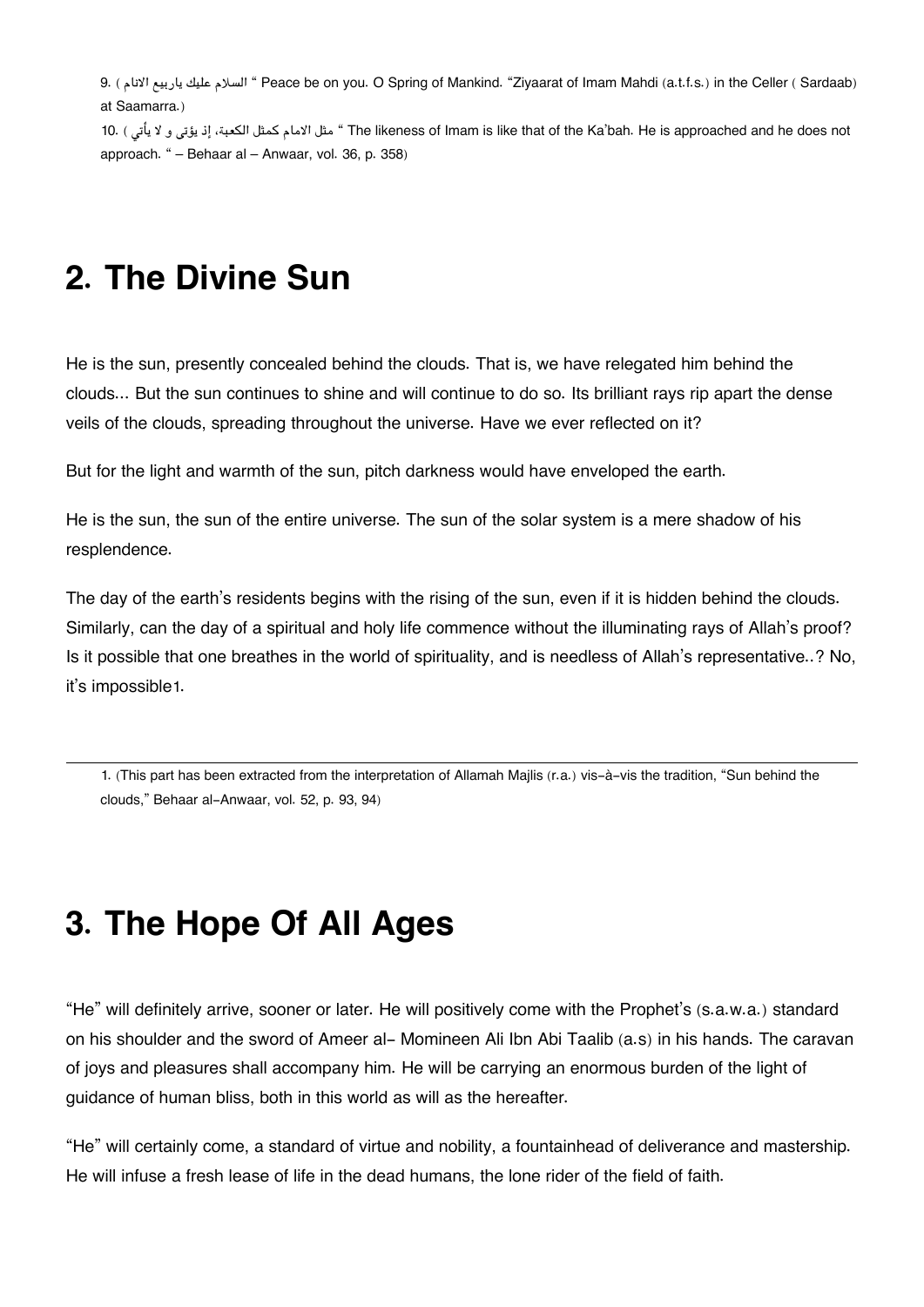When "He" arrives, he will enliven the forgotten realities of the Holy Quran. In the age of excessive and vain talks, lacking substance and eloquence, he shall give life to the meaning of the words and revitalize spirituality.

"He" will come for sure. His advent is a divine promise. And Allah the Almighty never reneges on His Promise.[1](#page--1-0)

The promise of his reappearance is associated with the true assurance of the Messenger of Allah (s.a.w.a.). Even if a day remains from the life of the earth, Allah the Almighty would extend that day till this great personality emerges[2](#page--1-0).

His reappearance is a divine promise, the guarantee of which is taken by none other than Allah Himself.[3](#page--1-0)

His advent is sure and definite. He is Allah's treasure, through whom He will honour His friends and disgrace His enemies[4](#page--1-0).

His reappearance is certain. He is Allah's Light that the apostates desire to extinguish. But Allah, the subduer will perfect His light, notwithstanding the displeasure and discontent of the disbelievers and the infidels.[5](#page--1-0)

[1.](#page--1-0) ( Imam Muhammad Taqi (a.s) says, الميعاد يخلف لا هال و الميعاد من القائم أن " Surely the Qaim is from Allah's promise and Allah does not violate His promise."-Al Ghaibah by No'mani, p. 303, Ch. 18, Tr. No. 10; Behaar al-Anwaar, vol. 52, p. 250.) The Messenger of و الذي بعثني بالحق نبياً، لو لم يبق من الدنيا إلا يوم واحدة لطول الله عزَّ و جل ذلك اليوم حتى يخرج فيه ولدي المهدي ) .2 Allah (s.a.w.a.) prophesied, "( I swear) by the One who raised me as a Prophet with the truth ! Even if one day remains for the earth's destruction, Allah the Almighty will prolong that day, until He brings my son Mahdi."- Behaar al-Anwaar, vol. 51, p.71)

[3.](#page--1-0) (ضمنه الذي هال وعد يا عليك السلام " Peace be on you. O the Promise of Allah, for whom He has taken guarantee." Ziyaarat Aal-e-Yaasin.)

[4.](#page--1-0) (أعدائه بوار و هال أولياء رامةل المدخر" The stored one for honoring the friends of Allah and destroying His enemies." Rabee' al- Anaam, p.377

[5.](#page--1-0) (هال فأب ،إطفائه فرال أهل أراد الذي النور " The light which the infidels wish to extinguish but Allah thwarts ( their attempts)."- Rabee' al-Anaam, p.377, 378.)

## **4. Paradise Of The Inhabitants Of The Earth**

When the light of this reappearance will emerge, it will be a different world. Then the earth will be a kind of paradox. Dead with oppression and apostasy of its inhabitants, it will get a new lease of life. The glorification and exaltation of Allah on earth will be with recognition. At that time, the earth will come alive due to the presence of Imam az-Zamaan (a.t.f.s[1](#page--1-0)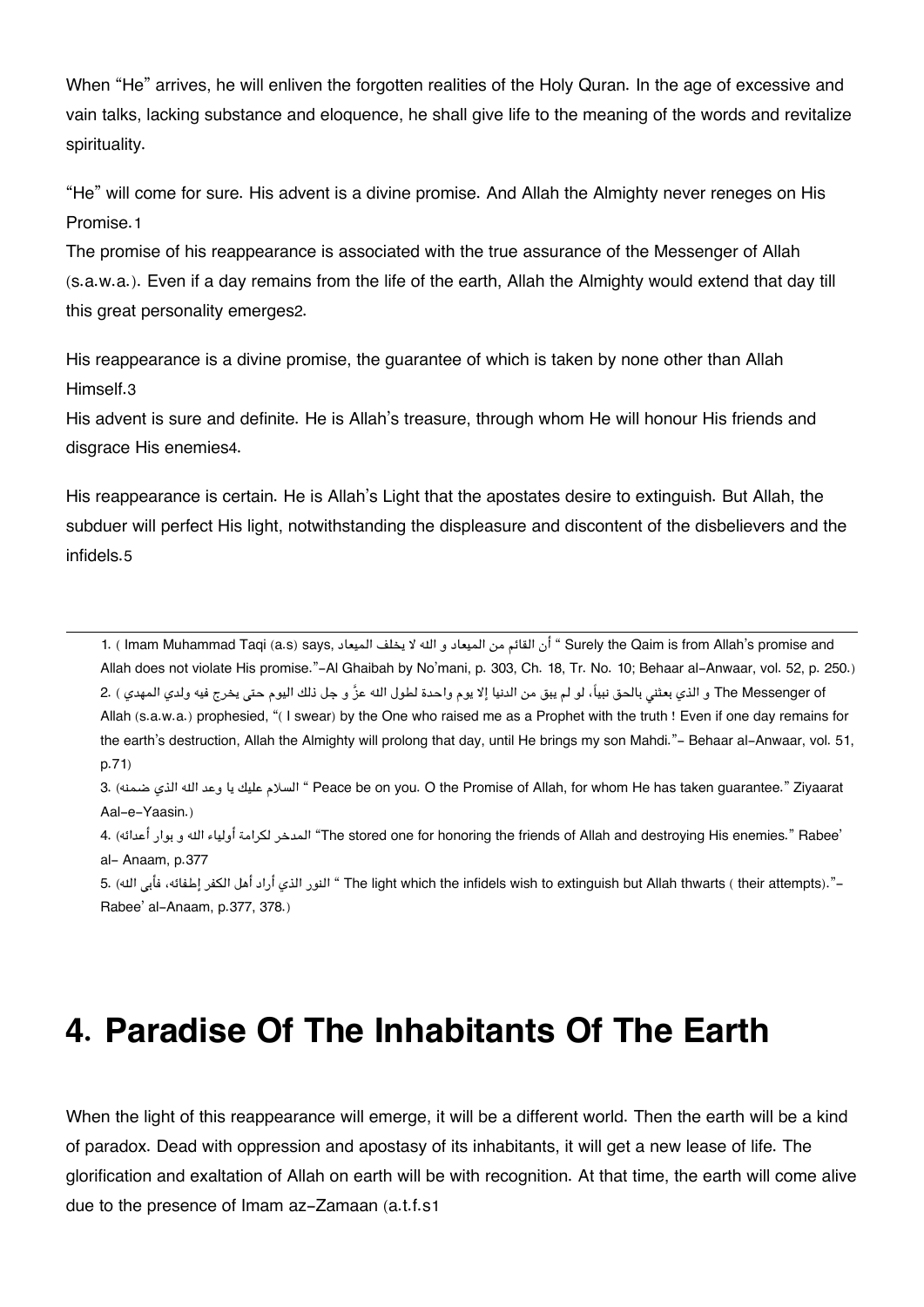His reappearance is a sign of the Major Resurrection ( Qayamat- e- Kubra), the day on which the earth shall transform to a condition very different from that of today[2](#page--1-0)

Imam Sajjad(a.a) informs us,

*" The earth , which will not be tainted with the sins of the creatures, will be a different earth. This earth will be distinct from the earth prior to the reappearance*[3](#page--1-0)*. "*

Some commentators and interpreters have explained the above concept thus:

و من نسل على (ع) القائم المهدي (ع) الذي يبدل الارض غير الارض

" And from the progeny of Hazrath Ali(a.s.) will be the Qaem, the Mahdi, who will change the earth with ta different one." ( Al-Ghaibah by No'mani, p. 146, Chapter 10, Tr. No.4)

For the infants in the cradles to the corpses buried in the graves, everybody will get a new life. And all of them will desire to take a step in the direction of their master.[4](#page--1-0)

The Sincere followers of the Messenger of Allah( s.a.w.a) and the Imams (a.s) In this nation will hasten towards their master just as the bees take shelter in its leader and the beehive[5](#page--1-0)."

Such things are not improbable or unlikely for Allah Who has absolute power overall things. [6](#page--1-0)

The same Allah, Who destroys His enemies with His Might and Subjugation, confers His boundless marvels and bounties on His friends. At that moment, He will convert this world into a completely different one. Simply listening to its characteristics and traits gives a new light to the mind and the soul.

With " بالقائم منكم أُغمر أرضى بتسبيحي و تهليلي و تقديسي و تكبيري و تمجيدي Allah the Almighty emphasizes in Hadith al–Qudsi ) .1 the Qaem (a.t.f.s.) amongst you, I will fill the earth with My glorification, My exalting and My extolling. " – Al-Amaali of Shaigh Saduq (r.a), P. 504, Session 92: Behaar al-Anwaar, vol. 23, p.504, Session 92; Behaar al-Anwaar, vol. 23, p. 128. If we pay attention to this tradition, we find that the words, ممن بالقائم has come before the verb رغما. In Arabic grammar, this denotes confinement i.e. it is only and only through Hazrat Mahdi (a.t.f.s.) that Allah, the Almighty will inhabit this earth with His glorification, exaltation and extolling.

[2.](#page--1-0) (الارض غير الارض تبدَّل يوم " On the day when the earth shall be changed into a different earth' Surah Ibraheem(14): verse 48)

- [3.](#page--1-0) ( Under the Quranic verse, Imam Sajjad(a.s) explains, الذنوب عليها سبت لم بأرض يعن " It means that He will change it with an earth on which there will be no sins. " – Behaar al-Anwaar, vol. 7 , p. 110.)
- [4.](#page--1-0) (The meaning of this statement in all books is 'universal harmony after the reappearance of Imam Mahdi (a.t.f.s.) about the establishment of his government.')
- [5.](#page--1-0) (Al-Malaahem wa al-Fetan, p. 70; Muntakhab al-Asar, p. 488, Part 7, Chapter 7, Tr. No.2)

[6.](#page--1-0) (قدير ءش كل عل هال أن " Surely Allah has power over all things. "- Surah Baqarah (2): Verse 148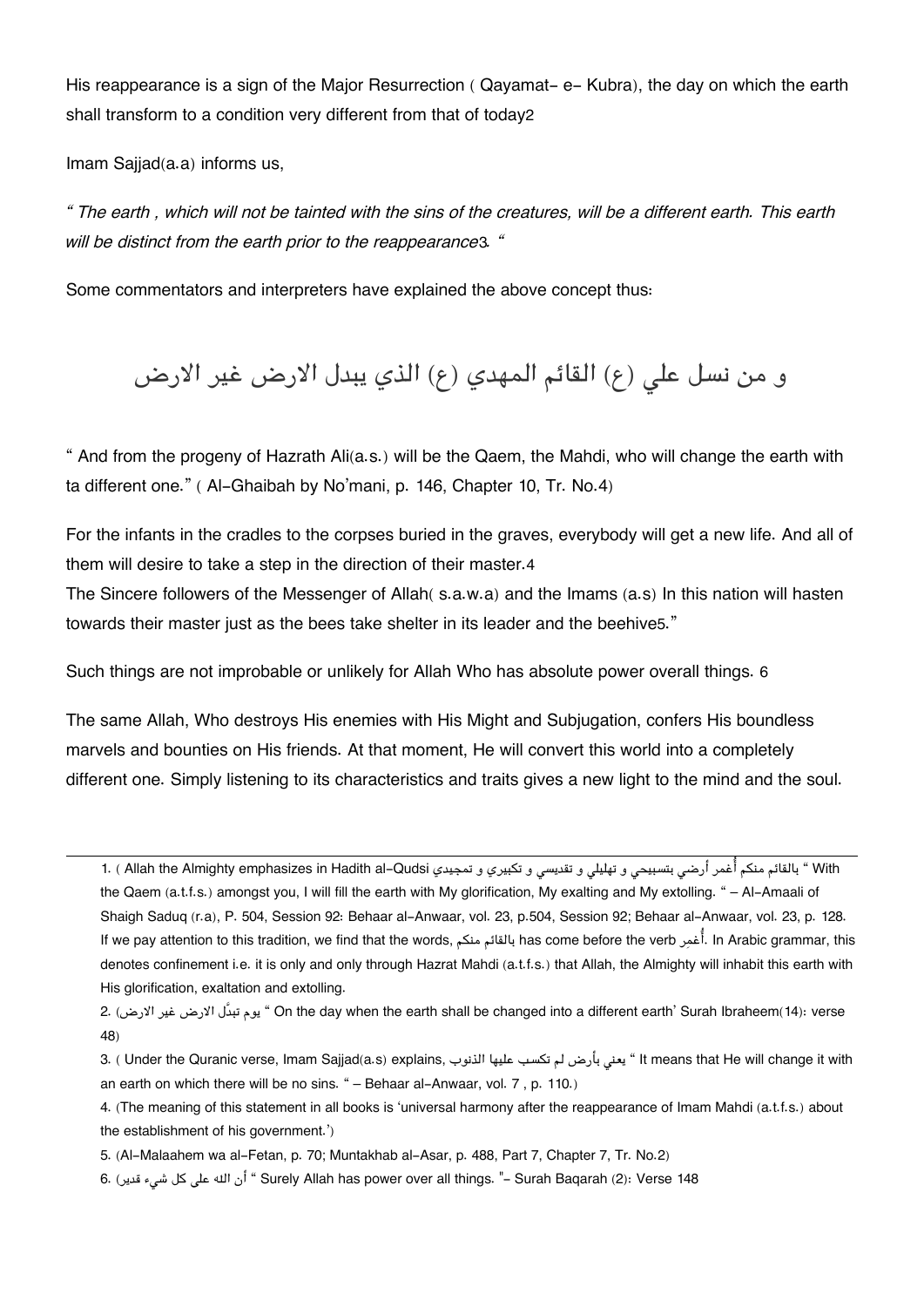## **5. Fervor and Supplication**

After the reappearance, the world will be a new and amazing place.

- The Messenger of Allah(s.a.w.a) will be joyous and glad on seeing him (a.t.f.s).[1](#page--1-0)
- Ameerul Momineen Ali Ilb Abi Taalib (a.s) displayed eagerness to him.

شوقاً ال رؤيته

"How I desire to see him[2](#page--1-0)."

• The beloved daughter of the Messenger of Allah (s.a.w.a), Hazrat Fatemah al-Batul (s.a), while remembering that golden era, used to say, "It will be a time when no two people would dispute over a matter because the right of the oppressed will be restored to him."[3](#page--1-0)

• When the people objected to the peace treaty of Imam Hasan al-Mujtaba (a.s), he (a.s.) gave them the glad tidings of the illustrious era of reappearance.[4](#page--1-0)

• On the eve of Aashoora, the Chief of the Martyrs, Imam Husain (a.s) prophesied to his self-sacrificing and loyal companions that they would be among the helpers and companions of Imam Mahdi (a.t.f.s.). (Shaikh Ja'far Shustari (r.a.) has narrated this tradition in Fawaaed al- Mushaahed. )

• On the day of Arafah, Imam Zain al-Aabedeen (a.s) used to supplicate for the companions of Imam Mahdi (a.t.f.s). (Al-Sahaeefah al-Sajjadiyyah, Supplication No. 47.

• Imam Muhammad al-Baqer (a.s) informed Umm Hani, "If you attain his era, your eyes will be cooled."[5](#page--1-0)

• Imam Ja'far al-Sadeq (a.s) used to beseech Allah after the Zohr prayers of hastening the reappearance.[6](#page--1-0)

• Imam Moosa al-Kaazem (a.s) , after the Asr prayers, invoked for his early reappearance.[7](#page--1-0)

• Imam Ali al-Reza (a.s) has recommended a supplication to be recited in the Qunoot of the Friday prayers for the reappearance of Imam Mahdi (a.t.f.s.).[8](#page--1-0)

• Imam Muhammad Taqi al-Jawaad (a.s) suggested praying for the reappearance of Imam Mahdi (a.t.f.s) after Namaz and considered it as a comfort for his heart and cure for the hearts of the believers.[9](#page--1-0)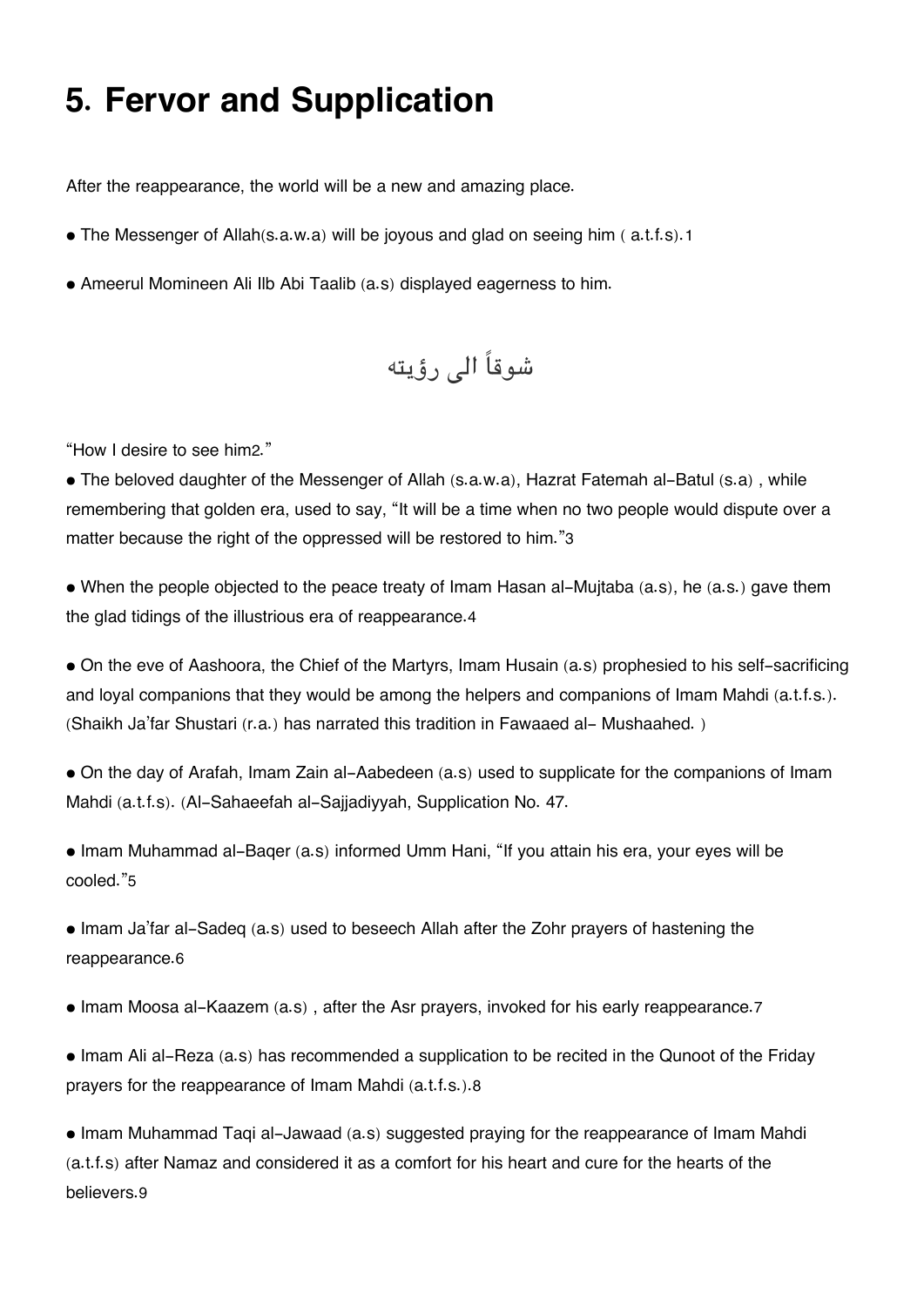• Imam Ali al-Naqi al-Hadi (a.s) taught Ziyaarat-e-Jaameah in which he (a.s) narrates, "My eyes are fixed in the way of your reign. I am always ready to help you till Allah grants you authority and sovereignty over the earth."[10](#page--1-0)

• Imam Hasan al-Askari (a.s) foretold that the only way of deliverance from disputes and destruction during the occultation is steadfastness on the Imamat of Imam Mahdi (a.t.f.s) and praying for his early reappearance.[11](#page--1-0)

• Imam Mahdi (a.t.f.s), in his first speech after his birth, prayed for his reappearance [12](#page--1-0)

- [1.](#page--1-0) (ص) برؤيته) "O Allah! Grant joy to your Prophet Muhammad ( s.a.w.a) by his vision." Dua-e-Ahad.
- [2.](#page--1-0) (Behaar al Anwaar, vol. 51, p.115)
- [3.](#page--1-0) (Kefaayah al-Asar, p. 199; Behaar al-Anwaar, vol. 36, p. 353)
- [4.](#page--1-0) (Kamaal al-Deen, vol. 1 , P.316, ch.29, Tr. No. 2)
- (276 .p 1, .vol ,Kaafi-Al فإن أدركت زمانه قرت عينك) [5.](#page--1-0)
- [6.](#page--1-0) (Rabee' al-Anaam, p. 127)
- [7.](#page--1-0) (Rabee' al-Anaam, p. 128)
- [8.](#page--1-0) (Jamaal al-Usboo, part 30 : Mo'jam al-ahaadees al-Imam al- Mahdi (a. s), vol.4 , p. 171)
- [9.](#page--1-0) (Mo'jam al-Ahaadees al-Imam al-Mahdi (a.s) , vol. 4, p. 189)
- [10.](#page--1-0) (Ziyaarat-e-Jaameah-e-Kabeerah, Behaar al-Anwaar, vol.102,p.129.)
- [11.](#page--1-0) (Mo'jam al-Ahaadees al-Imama al-Mahdi (a.s), vol. 4, P. 267, Tr. No. 1299)
- [12.](#page--1-0) (Sahifa-e-Mahdiyyah compiled by Sayyed Murtuzaa Mujtahidi.)

## **6. A Magnificent Sight**

The distance between the current social order and the promised one is extremely vast but at the same time, it is also very short.

The distance is wide like the duration of the long night of negligence for those unmindful of the light, so much so that their hearts were numbed and they felt needless of the Imam of their time (a.t.f.s). We ignore the source of life and our hearts are content with the thirst of ignorance.

Caged in unawareness, we think darkness to be light and even brag about it arrogantly!

We have distanced ourselves from the fountainhead of guidance and are passing our lives in the ocean of perplexity and amazement and are even happy about it!

How vast is this distance! This is the distance from darkness to light.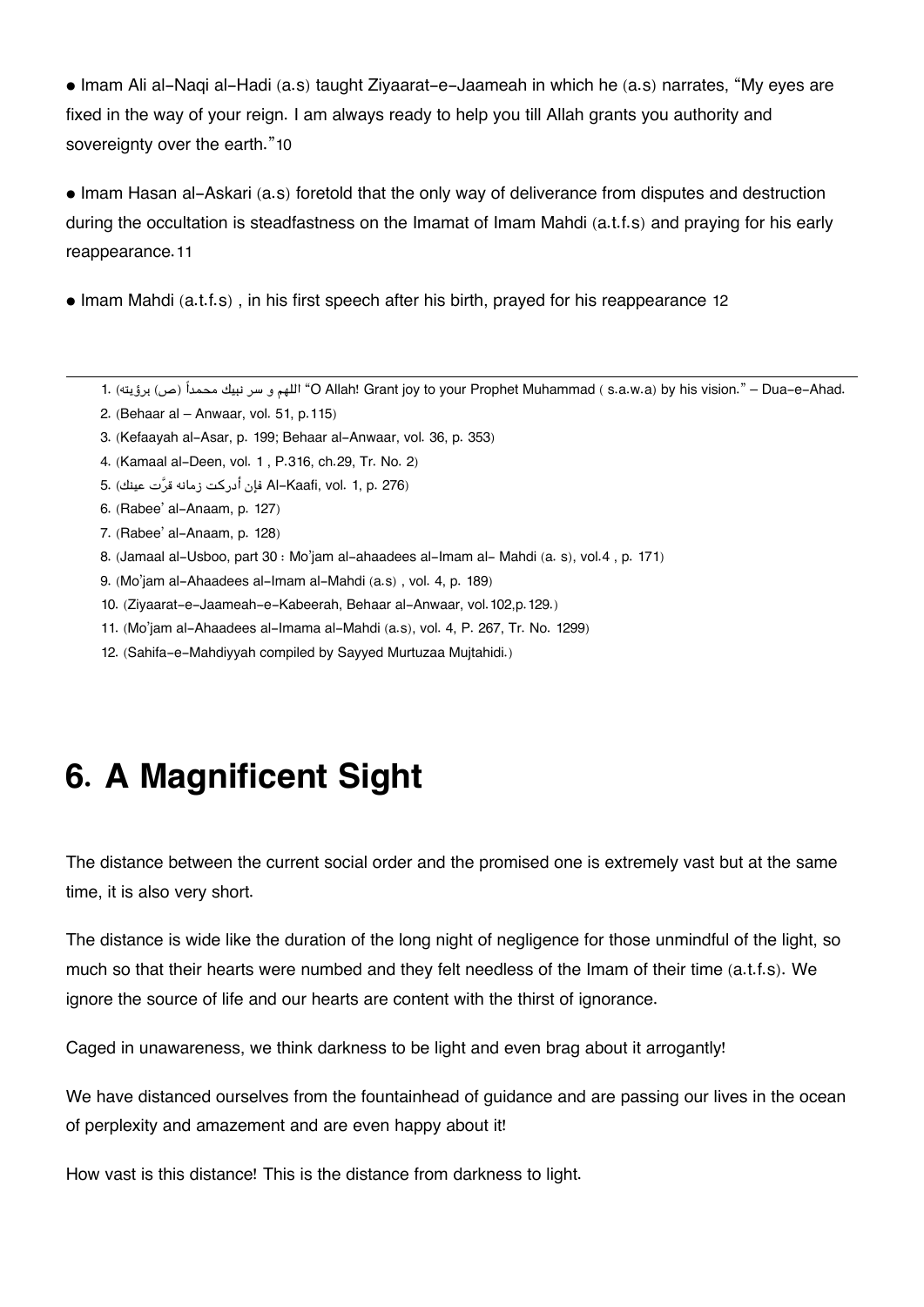But from another aspect, this distance is very less.

Those who have submitted their hearts to the pivot of faith and the center of life;

Those who always feel the necessity to maintain contact with their Imam az-Zamaan (a.t.f.s) and realize him (a.t.f.s) with their entire existence;

Those who believe that life without the remembrance of the essence of live (a.t.f.s.) is tantamount to a barbaric and useless existence;

Those who have experienced the thirst with their entire being are searching for the elixir of life in this world's dry salt-pan;

It is for such people that the distance between these two societies is very little. Despite living in this society, their hearts are firmly ensconced in that world. They actually live in and for that world.

Talking about such people, Imam Sajjad (a.s) says,

لأن الله تبارك و تعالى أعطاهم من العقول و الافهام و المعرفة ما صارت به الغَيبة عندهم بمنزلة الشهادة

"This is because Allah has granted them such intellect, understand and recognition that for them occultation is the same as witnessing."[1](#page--1-0)

It is our duty to strive our utmost to reduce this distance to the maximum possible extent and to be unhappy with the prevalent circumstances; we must look forward to the divine, golden and bright future and wait for it with our entire being.

[1.](#page--1-0) (Kamaal al- Deen, vol. 1, p. 320, Chapter 31, Tr. No.2)

## **7. The Image of Reappearance**

In this booklet, a picture of the divine government that will be led by Imam Mahdi (a.t.f.s.) is outlined. All Prophets (a.s) and their successors are keenly awaiting his reappearance, from the beginning of creation till date.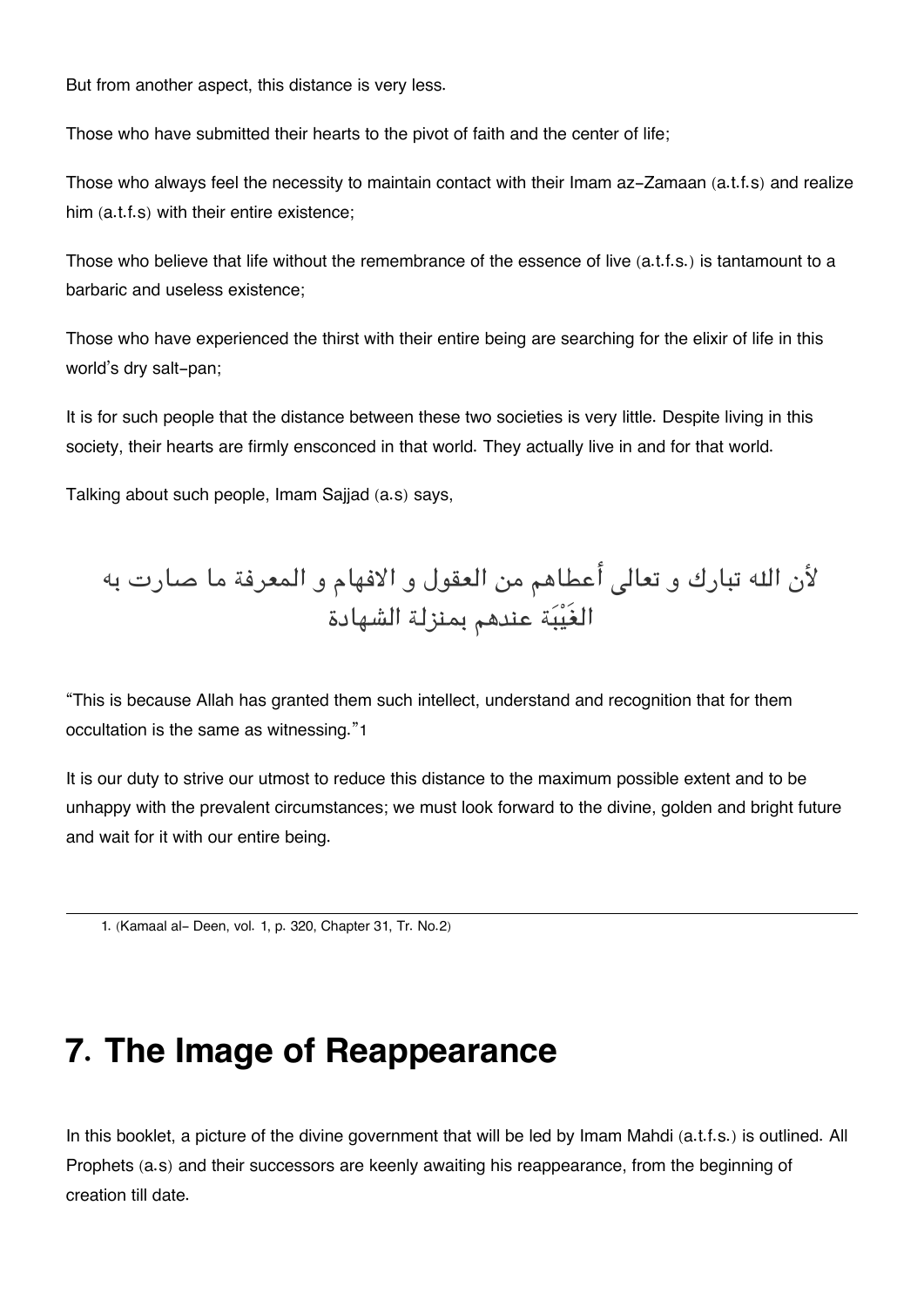• Imam az-Zamaan's (a.t.f.s.) justice is a striking aspect of his government that will be complemented by a sense of justice and equity even among his subjects.

• The entire creation shall be in perfect harmony and compatibility with man.

• Economic and social welfare of man will be the order of the day.

• The boundaries of Imam-e. Zamaan's (a.t.f.s.) government will extend across the length and breadth of the world.

• It will be a universal government, the likeness of which cannot be found in human history.

• Shiism will be widely practiced among the people of the world.

• The followers of other religions and schools of thought will also turn towards Islam with their own free will after seeing its truthfulness.

• This government shall endure and rule the entire world.

• The peculiarities of this government (from the aspects of Imam and the nation) have rendered it as the unparalleled regime of the world.

Some of the prominent features of Imam Mahdi's (a.t.f.s.) government include rapid development of knowledge and sciences, universal hygiene and safety, excellent ethics and high standards of morality, non-existence of disputes, perfection of intellect, dispelling of difficulties and calamities. [1](#page--1-0)

Everything that we have outlined above is derived directly from reliable traditions from the infallible progeny of the Messenger of Allah (s.q.w.a.) without any interpretation or analogies.

[1.](#page--1-0) (The details of these concepts have been discussed later in the book.)

## **8. Divine Proof**

It is necessary that we pay attention to the following:

Whatever we have highlighted here is just one dimension from the innumerable aspects of Imam az-Zamaan (a.t.f.s.), that is, a glimpse of his universal government after his reappearance.

Imam Mahdi (a.t.f.s.) is the last link in the sequence of guidance and light. He is the inheritor of the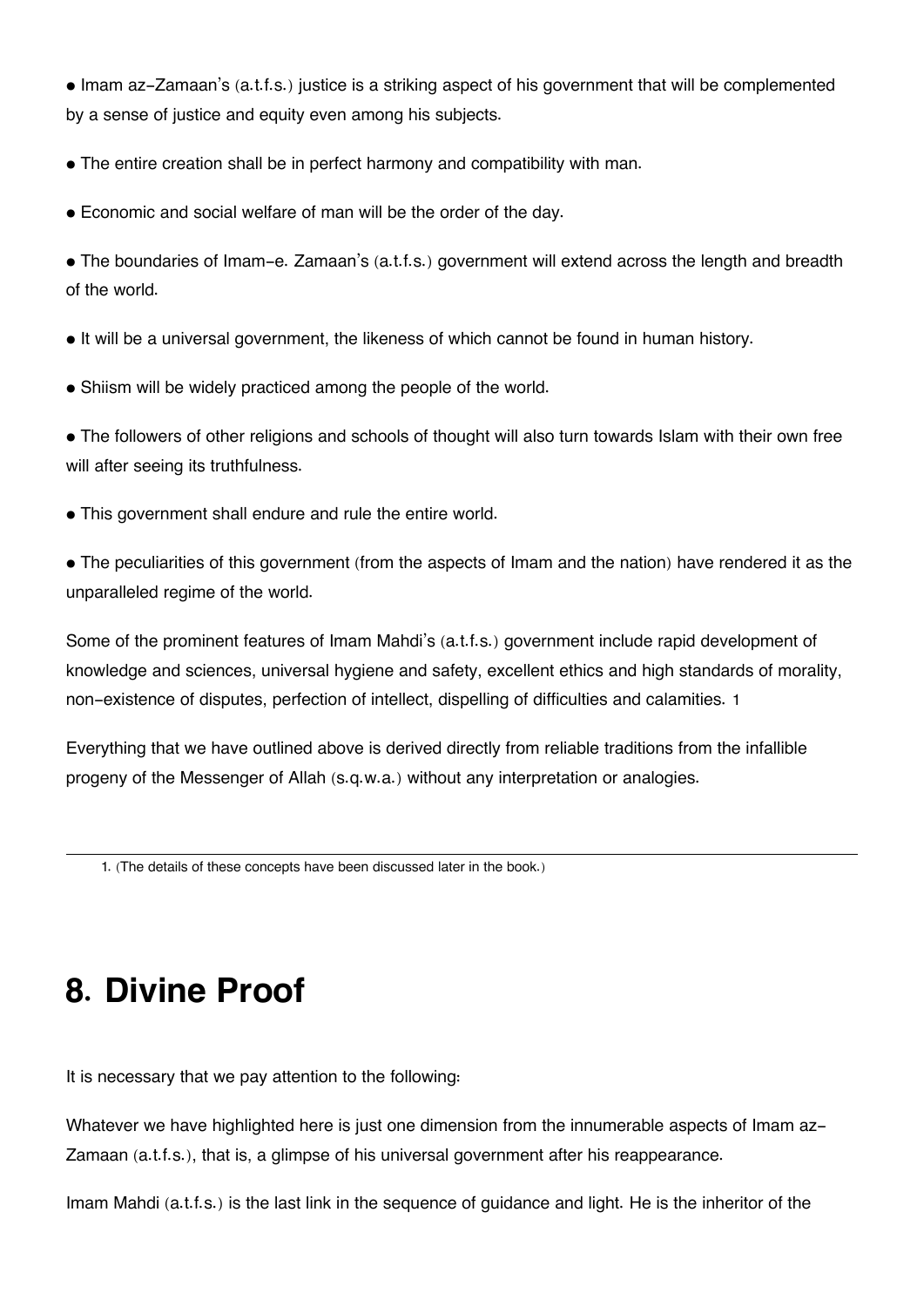perfections of the past Prophets(a.s), the Holy Prophet (s.a.w), Janabe Fatema (s.a) . This aspect has been mentioned in Dua an-Nudba and other reliable supplications. In dua an-Nudba we address Imam (a.s) thus:

يابن الهداة المهديين، يابن البدور المنيرة، يابن السبل الواضحة، يابن الدلائل المشهودة، يابن الصراط المستقيم

" O son of the divinely guided leaders, O son of the illuminating moons, O son of the clear paths, O son of the witnessed proofs, O son of the straight path."

Tens of such modes of addressing Imam (a.t.f.s.) can be seen in supplications and ziyaraat. These terms not only underline the personal inheritance but also highlight the spiritual and religious legacy of  $Imam (a.t.f.s.).$ 

Imam Mahdi (a.t.f.s.) is the heir of the perfections of the preceding infallibles (a.s). Perfections of the preceding infallibles (a.s) Virtues and merits ascribed to these exalted personalities are equally applicable for Imam az-Asr (a.t.f.s.).

Allah, the Almighty, has conferred a boundless ocean of perfections and virtues, which has wrecked the ship of human intellects and thoughts. (That is, to fathom their virtues and station is beyond human understanding).

### **[Who is the Divine Proof?](#page--1-0)**

Indeed, this is a critical question that needs to be addressed. The (innumerable) traits of sunlight (that is, Allah's proof) cannot be descried by a particle. There is only one way and that is to seek its description from the sun itself.

• The Imam (a.t.f.s.) is a human being with celestial qualities, heavenly physique, divine command, holy soul and a great secret of Allah. His essence is angelic and his attributes are divine. His characteristics are endowed by Allah and he has been selected by the Messenger of Allah (s.a.w.a.). He is aware of the unseen. All these traits are specific to the holy Ahlul Bayt (a.s). None can equal the progeny of Muhammad (s.a.w.a) in these qualities and perfection.[1](#page--1-0)

• From our (Ahlul Bayt (a.s)) virtues and excellence, nothing has been related to you but a single alphabet from all the alphabets.[2](#page--1-0)

• (O Ahlul Bayt (a.s))! Indeed, Allah, the Almighty, has placed you at a station inaccessible to others. Your virtues are unprecedented and none can overwhelm you in them. None can scale the heights that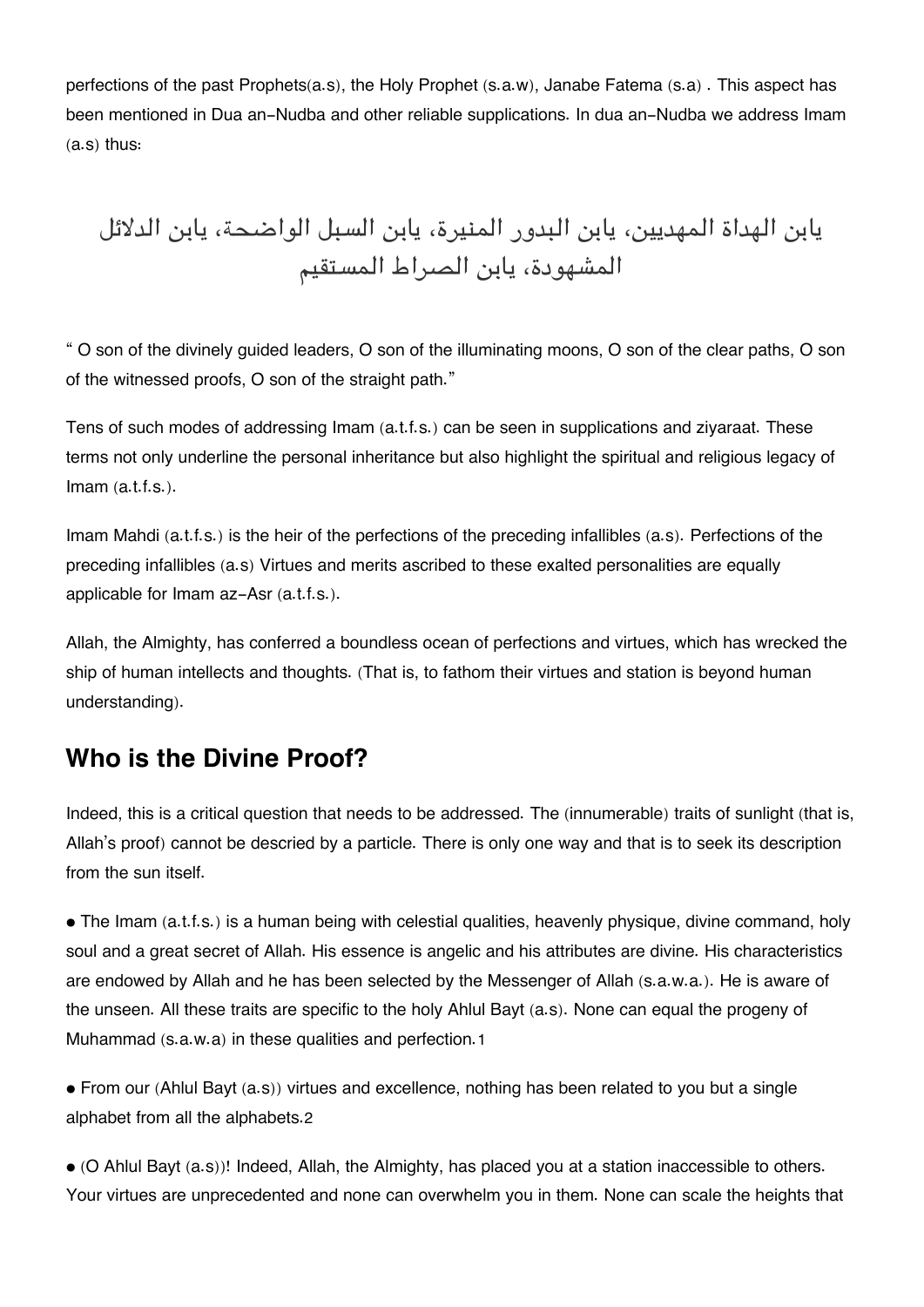you have scaled and none can hope to rise to the rank that you have ascended. (Imam Ali Naqwi (a.s) in the Ziyaarat –e – Jaamea'h Surely, man's power of comprehension and conception are simply incapable of perceiving their exhorted status. Therefore, let us bow our heads before the Ahlul Bayt (a.s) (in submission and expression of our helplessness) and enrich our hearts with the words of Imam Sadeq (a.s):

" One who desire that his faith attains perfection, must sincerely confess, 'My belief in all instances and under all circumstances is in conformity with the teachings of th Ahlul Bayt (a.s), explicit or otherwise. I acknowledge absolute faith in all those things that have reached and that which have not reached unto me from them (a.s).[3](#page--1-0)

From the garden of Light and Knowledge of the Pure Ahlul Bayt (a.s), we present a bouquet of fragrant flowers to their lovers. It should be borne in mind that the dimensions and facets of Imam's (a.t.f.s.) government are too diverse for man to grasp. The things that have reached unto us in the form of reliable and authentic tradition are just a few from among the thousands.

We beseech the Almighty Allah to increase our faith and certitude in our master, Imam Zamaan (a.t.f.s.), every moment. Light up the eyes of the believing friends with the sight of his (a.t.f.s.) government. Accept their supplications. Let the invocation taught by the Imam (a.t.f.s.), who is concealed from the eyes but close to the heart, flow on their tongues:

اللهم إنّا نرغب إليك في دولة كريمة، تعزز بها الاسلام و اهله، وتذل بها النفاق و أهله، و تجعلنا فيها من الدعاة الى طاعتك، و القادة الى سبيلك، و ترزقنا بها كرامة الدنيا و الآخرة، آمين رب العالمين.

"O Allah! Surely we are inclined to you concerning the noble government (of Imam Mahdi (a.t.f.s.)).

Though which you will honour Islam and its followers.

And though which you will degrade hypocrisy and its followers.

And make us in it among those who invite (others) towards your obedience.

And the leaders towards your path.

And through which you will bestow upon us the nobility of this world and the hereafter.

Aameen! O Lord of the worlds![4](#page--1-0)

[<sup>1.</sup>](#page--1-0) (For the detailed traditions from Ali ibn Abi Taalib (a.s) addressing Taariq ibn shahaab, refer Behaar al-anwaar, vol. 25, pg- 172-173)

[<sup>2.</sup>](#page--1-0) (Behaar al-Anwaar, vol. 25, pg. 283, Tr. No.30.)

[<sup>3.</sup>](#page--1-0) (Al-Kaafi, vol.1, pg. 391.)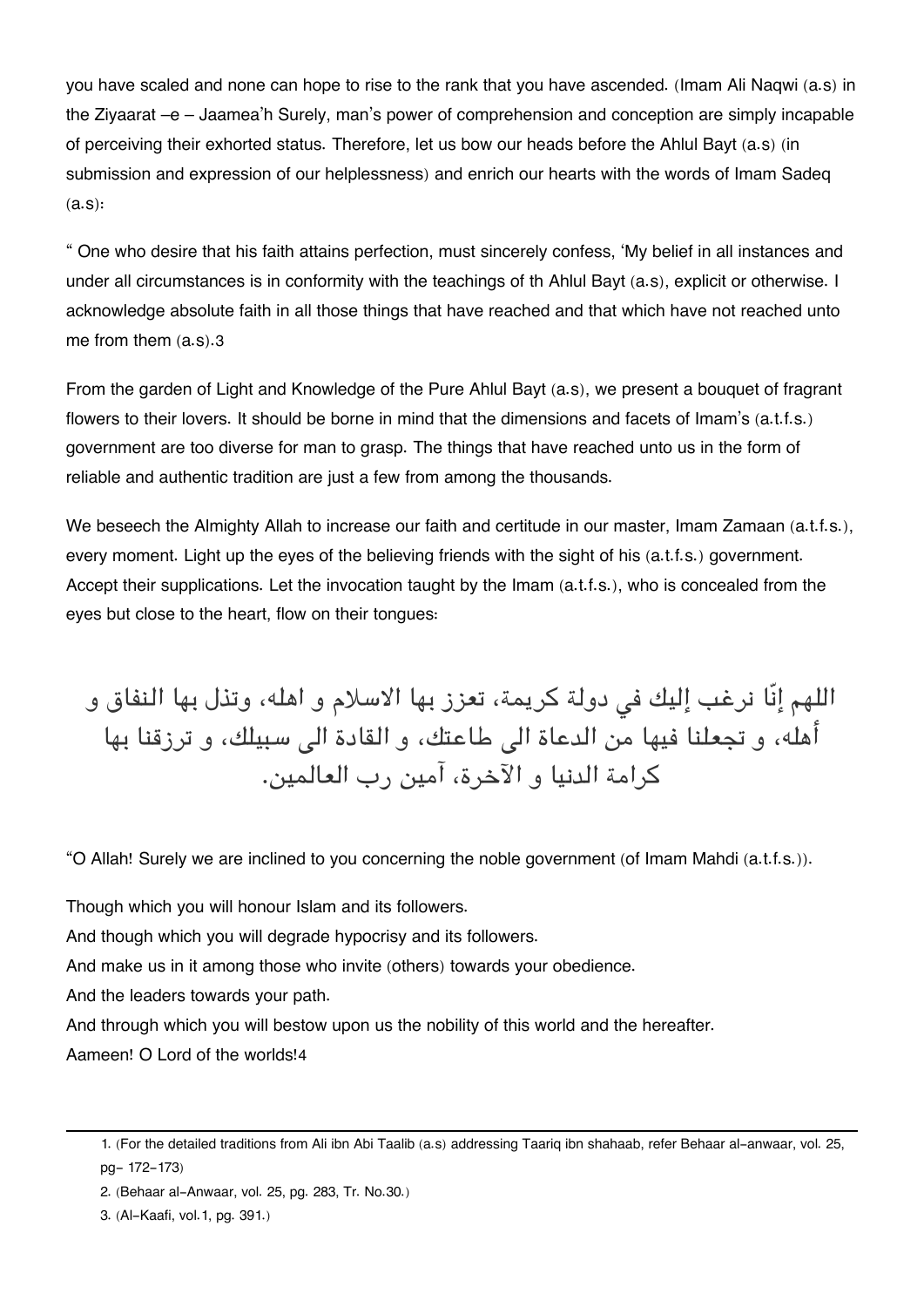[4.](#page--1-0) (Last few sentences from Dua al-Iftetah. This supplication was instructed by Imam az-Zamaan (a.t.f.s.) himself and has ordered us to recite it every night during the holy month of Ramazan.)

# **9. Glad tidings of the Prophets (a.s) and their Successors**

• Prophets (a.s) and their Successors are awaiting the Government of Imam az-Zamaan (a.t.f.s.).

• The belief in a savior is innate and natural.

• Tidings of Imam Mahdi's (a.t.f.s.) government are not restricted to Islam. Rather, all earlier divine scriptures have made a mention of it.[1](#page--1-0)

• There is no dispute in the Islamic Ummah vis-à-vis the belief in Imam Mahdi (a.t.f.s.). But there are numerous differences concerning his name, tiles and genealogy . When the name mentioned in the heavenly books of the other nations were not found to be apparently compatible with that of Hazrat Mahdi (a.t.f.s.). people set out storing the books themselves. The fact is that everybody is waiting for a universal savior.

• Islam, in general, and Shiaism in particular, have discussed about Imam Mahdi (a.t.f.s.) in a most clear and unambiguous manner.[2](#page--1-0) For the Ahlal – Sunnah too, the belief in Hazrat Mahdi (a.t.f.s.) is an irrefutable one.

• It was the duty of every Prophet (a.s) to give the glad tidings concerning the advent of Hazrat Mahdi (a.t.f.s.) to their nation.[3](#page--1-0)

• Allah the Almighty, has promised all the nations regarding the reappearance of Imam az-Zamaan (a.t.f.s.).[4](#page--1-0)

• All Prophets (a.s) and their successors have been awaiting the reappearance and just government of Hazrat Mahdi (a.t.f.s).[5](#page--1-0)

[<sup>1.</sup>](#page--1-0) (Muntakhab al-Asar, p. 171, quoting from Dalaael al-Imaamah. As examples, we have mentioned below the glad tidings

of the past Prophets (a.s) from the Old Testament (Torah) and the New Testament ( Injeel).)

Psalms of Dawood (a.s) , Psalm No. 37, verses 1-39.

Psalms of Sulaiman (a.s) , Psalm No. 72, verses 7-18.

Book of Prophet Ash'eyaa (a.s), chap. 11, verse 3-9.

Book of Prophet Danial (a.s) , chap. 12, verses 2-4 and 10-13.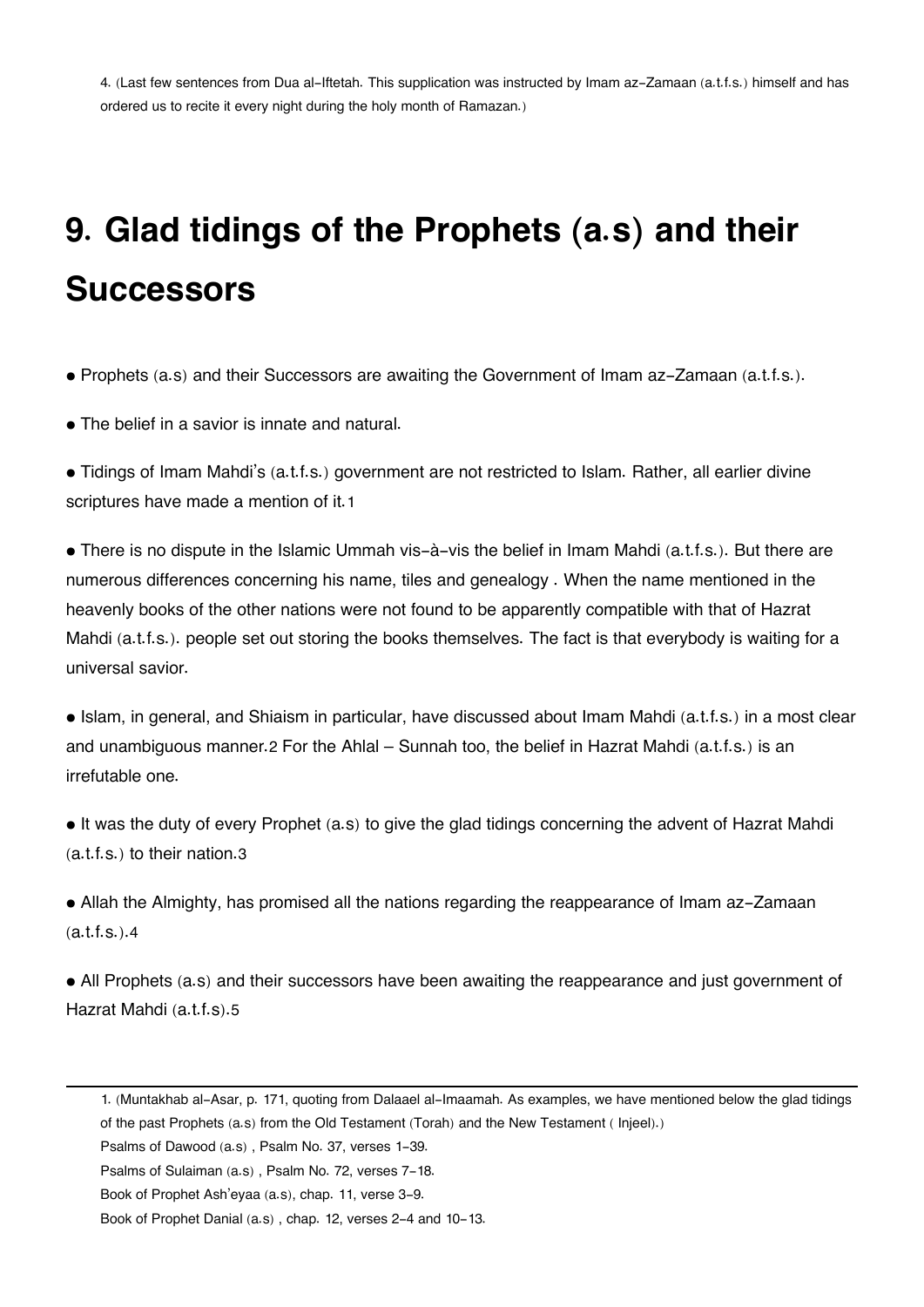Bible of Mathew, chap. 24, verses 34-51

Bible of Marks, chap. 13, verses 30-37.

Bible of Luke, chap. 12, verses 35-48

Bible of Luke, chap. 21, verses 22-36.

[2.](#page--1-0) (For details refer 'Al-Imam al-Mahdi l'nda Ahlal-Sunnah' by Mahdi Fawih Eemaani. In this book, 70 books of the ahl al-Sunnah have been used for reference. Either the entire book has been reproduced or only the part related to Imam Mahdi (a.t.f.s.). Significantly, the references cited are the original works of the Ahl al-Sunnah.)

[3.](#page--1-0) (Mikyaal al- Mukaarim, vol. 1, p. 49.)

[4.](#page--1-0) (Behar al – Anwar , vol.1,p.102)

[5.](#page--1-0) ( Al-Ghaybah of No`maani, p. 194; Behaar al-Anwar, vol. 52, p. 136; E'qd al-Dorar, P. 61; Behaar al-Anwar, vol. 51, p. 143; Mikyaal al-Makaarim, vol. 2,p.150.)

## **10. Establishment Of Justice And Equity**

• Imam Mahdi (a.t.f.s.) will fill the earth with justice and equity as it would be fraught with injustice and oppression.[1](#page--1-0)

• Imam Mehdi (a.t.f.s) is the lofty symbol of justice and equity, awaited by one and all.[2](#page--1-0)

• During the reign of Imam Mahdi (a.t.f.s) , justice and equity will pervade the homes like summer and winter.[3](#page--1-0)

• The Justice and equity of Imam Mahdi (a.t.f.s.) will encompass the good as well as the evil.[4](#page--1-0)

• In the Just government of Imam az-Zamaan (a.t.f.s), all the heavenly books will be presented before the people in their original form, without any distortion.

• Imam Mahdi (a.t.f.s) will judge the people of the Torah with the Torah, the people of the Injeel with the Injeel , the people of Zaboor with the Zaboor and the people of the Quran with the Quran.[5](#page--1-0)

• During the government of Imam az-Zamaan (a.t.f.s) , none will oppress the other. Rather, injustice, tyranny and oppression will be wiped out from the face of the earth.[6](#page--1-0)

• Each one will be given his due.[7](#page--1-0)

• Everyone will be conferred with a status as per his ability and perfections.[8](#page--1-0)

• Due to the righteous patronage of Imam az-Zamaan (a.t.f.s), the true yardsticks of honour and nobility will be established.[9](#page--1-0)

• The earth will come to life on account of Imam's (a.t.f.s) justice and equity.[10](#page--1-0)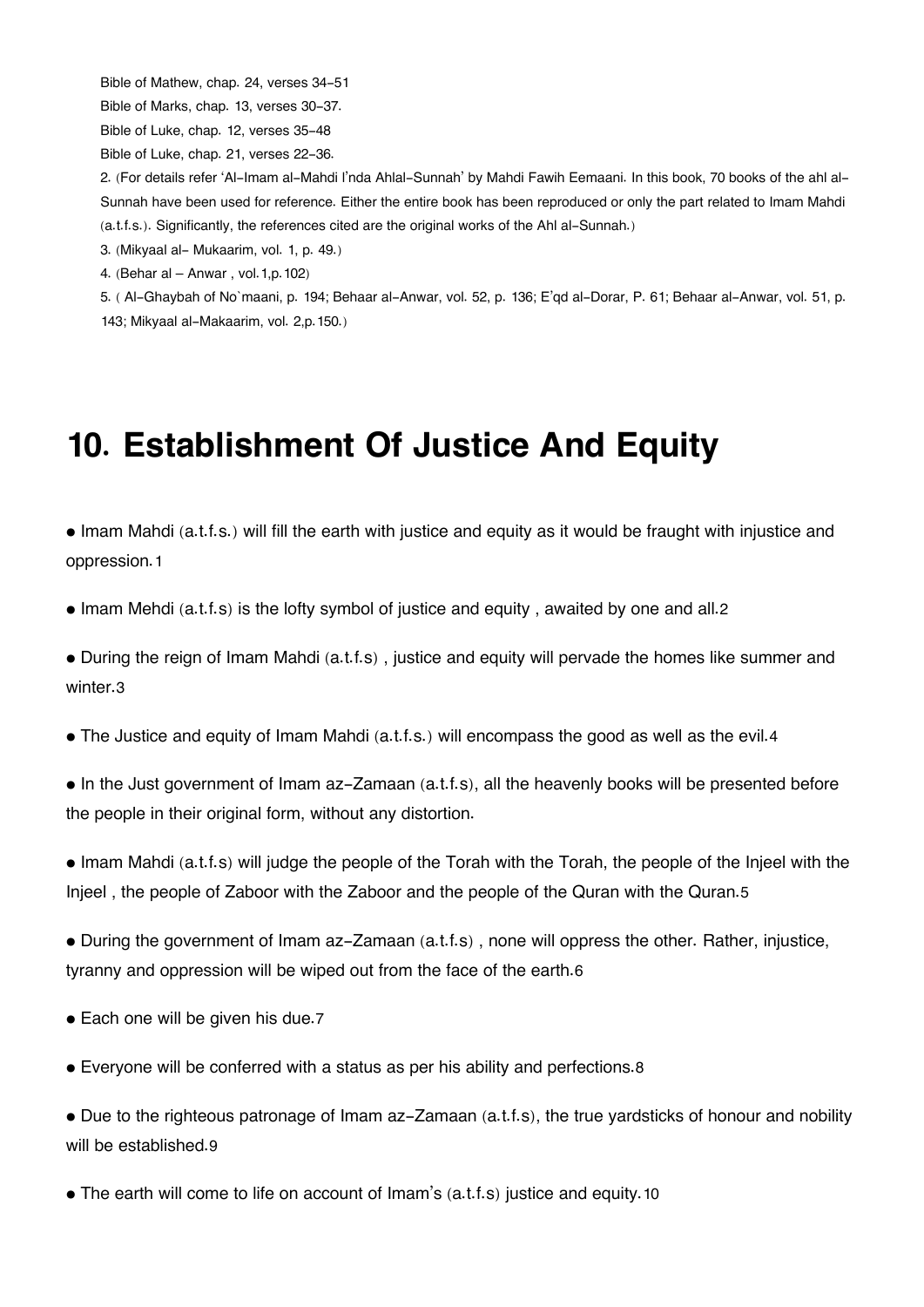• During the reign of Imam az-Zamaan (a.t.f.s), gutter and sewerage water will not flow in public places.[11](#page--1-0)

• In the government of Imam Mahdi (a.t.f.s), those who perform the obligatory Hajj will be preferred to the ones who perform the recommended Hajj.[12](#page--1-0)

- [1.](#page--1-0) (Behar al-Anwaar, vol. 52, p.351; E'qd al-Dorar, p. 62)
- [2.](#page--1-0) (Mikyaal al-Makaarim, vol, 1, p. 120)
- [3.](#page--1-0) (Mikyaal al-Makaarim, vol. 1, p. 120.)
- [4.](#page--1-0) (Musnad of Ahmad ibn Hanbal, vol. 3, p. 37; Behaar al-Anwaar, vol. 27, p. 90; Muntakhab al-Asar, p. 310.)
- [5.](#page--1-0) (Behar al-Anwaaar, vol. 52, p. 351.)
- [6.](#page--1-0) (Behaar al-Anwaar, vol. 52, p. 322; vol. 24, p. 165; Taaweel al-Aayaat, p. 343.)
- [7.](#page--1-0) (Mikyaal al-Makaarim, vol. 1, p. 46; Behaar al-anwaar, vol. 52, p. 338; Kamaal al-Deen, vol. 2,p. 645-646; Al-Kaafi, vol.
- 1, p. 333; Behaar al-Anwaar, vol. 52, p. 390; Mikyaal al-Makaarim, vol. 1, p. 234; Tafseer al-ayaasshi, vol. 1, p. 64.)
- [8.](#page--1-0) (Mikyaal al- Makaarim, vol. 1, p. 49.)
- [9.](#page--1-0) (Behaar al-Anwaar, vol. 52, p. 35.)
- [10.](#page--1-0) (Mikyaal al- Makaarim, vol, 1, p. 81-82; Kammal al- Deen, vol . 2, p. 668; Taaweel al- Aayaat, vol. 2, p. 662; Tafseer al-Burhaan, vol. 4,p. 291.)
- [11.](#page--1-0) (Mikyaal al-Makaarim, vol. 1, p. 294-295 narrating from al-irshad (of Shaykh Mufeed a.r.)
- [12.](#page--1-0) (Behaar al- anwaar, vol. 52, p. 374, narrating from al-Kaafi; Mikyaal al-Makaarim, vol. 1, pg. 284.)

## **11. Harmony With Nature**

• During the rule of Imam Mahdi (a.t.f.s.), due to the piety and belief of the general populace and the reign of the truthful ones, the earth will throw up all its bounties and the skies will shower its mercies.[1](#page--1-0)

• The earth will toss up its treasures.[2](#page--1-0)

• The hidden treasures and mines of the earth will come to the fore. People will actually see these treasures above the ground.[3](#page--1-0)

• Mercy will rain for the skies. Trees will be loaded with flowers and the earth will manifest its greenery.[4](#page--1-0)

• During this era, farming and cultivation will yield maximum possible crops. One grain will yield 700 grains.[5](#page--1-0)

[<sup>1.</sup>](#page--1-0) (Surah Al-Aa'raaf: Verse 96; Surah Ibrahim Verse48; Behaar al'Anwaar, vol. 7, p 110; Al-Amaali of Shaykh Saduq (a.r.), Session 92, p 504; Behaar al-Anwaar, vol 23 –p. 128)

[<sup>2.</sup>](#page--1-0) (Mikyaal al-Makaarim, vol 1, p 46.)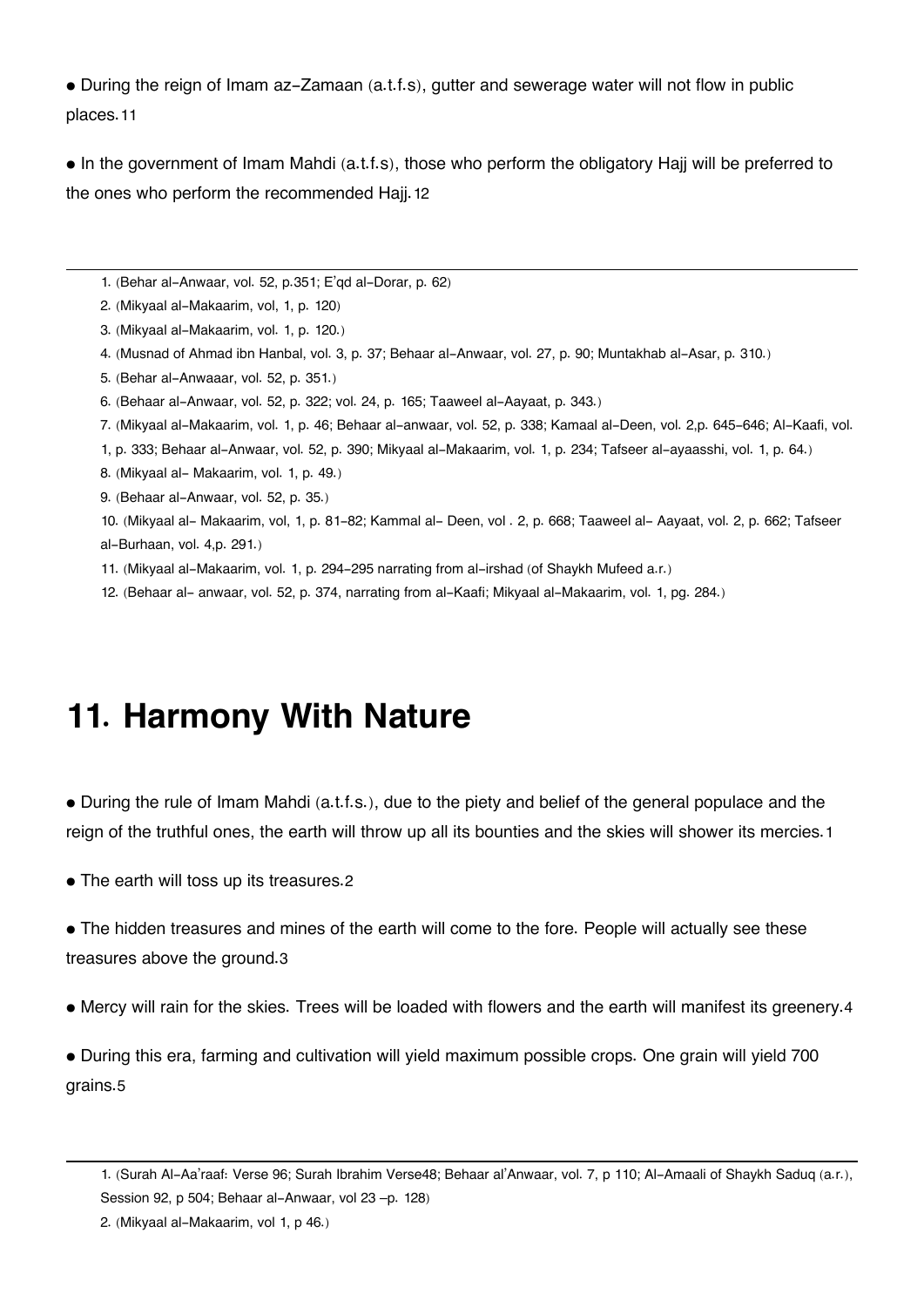[3.](#page--1-0) (Behaar al-Anwaar, vol 52, p. 337; E'qd al-Dorar, p. 149; Mo'jam ahaadees al-Imam Mahdi (a.s.), vol 1, p.230 narrating from Sahih Muslim.)

[4.](#page--1-0) (E'qd al-Dorar, p. 43-44; Behaar al-Anwaar, vol. 52, p. 316 narrating from Khesaal, Mikyaal al-Makaarim, vol. 1, p.101, 247.

[5.](#page--1-0) (Surah Baqarah: Verse 261; E'qd al-Dorar, p. 159; Al-Malaahem wa al-Fetan, Chapter 204, p. 97.)

### **12. Economic Welfare**

• In the government of Imam Mahdi (a.t.f.s.), people will have generous and bighearted rulers. Imam (a.t.f.s.) will distribute wealth to the public in an unprecedented manner.[1](#page--1-0)

• Imam Mahdi (a.t.f.s.) will dole out incomputable wealth.[2](#page--1-0)

- Imam Mahdi (a.t.f.s.) will dispense wealth equally among the people.[3](#page--1-0)
- The grants and bestowals of Imam az-Zamaan (a.t.f.s.) will be extremely adorable.[4](#page--1-0)
- Economic welfare will attain such heights That none eligible for Zakaat will be found.[5](#page--1-0)
- Due to economic prosperity and ideal state of safety and security, none will indulge in hoarding.[6](#page--1-0)

• The kinds and types of bounties enjoyed by the people during the government of Imam az-Zamaan (a.t.f.s.) will be unmatched.[7](#page--1-0)

- [1.](#page--1-0) (Behaar al-Anwaar, vol. 52, p. 51; Mikyaal al-Makaarim, vol. 1, p. 51.)
- [2.](#page--1-0) (Mikyaal al-Makaarim, vol. 1, p. 105-106; Al-Burhaan Fi Alaamaat Mahdi Aakheral-Zamaan, p. 83; E'qd al-Dorar, p. 161; Mikyaalal-Makaarim, vol. 1, p. 122.)
- [3.](#page--1-0) (Mikyaal al-Makaarim, vol. 1, p. 101; E'qdal-Dorar, p. 40.)
- [4.](#page--1-0) (E'qd al-Dorar, p. 167; Mikyaal al-Makaarim, vol.1, p. 120.)
- [5.](#page--1-0) (Behaar al-Anwaar, vol. 52, p. 339 and 390; Mikyaal al-Makaarim, vol. 1, p. 234; E'qd al-Dorar, p. 171.)
- [6.](#page--1-0) (Mikyaal al-Makaarim, vol. 1, p. 145; Behaar al-Anwaar, vol. 52, p. 337 and 390; Musnad of Ahmad Ibn Hanbal, vol. 3, p. 37.)
- [7.](#page--1-0) (E'qd al-Dorar, p. 145; Mikyaal al-Makaarim, vol.1, p. 373.)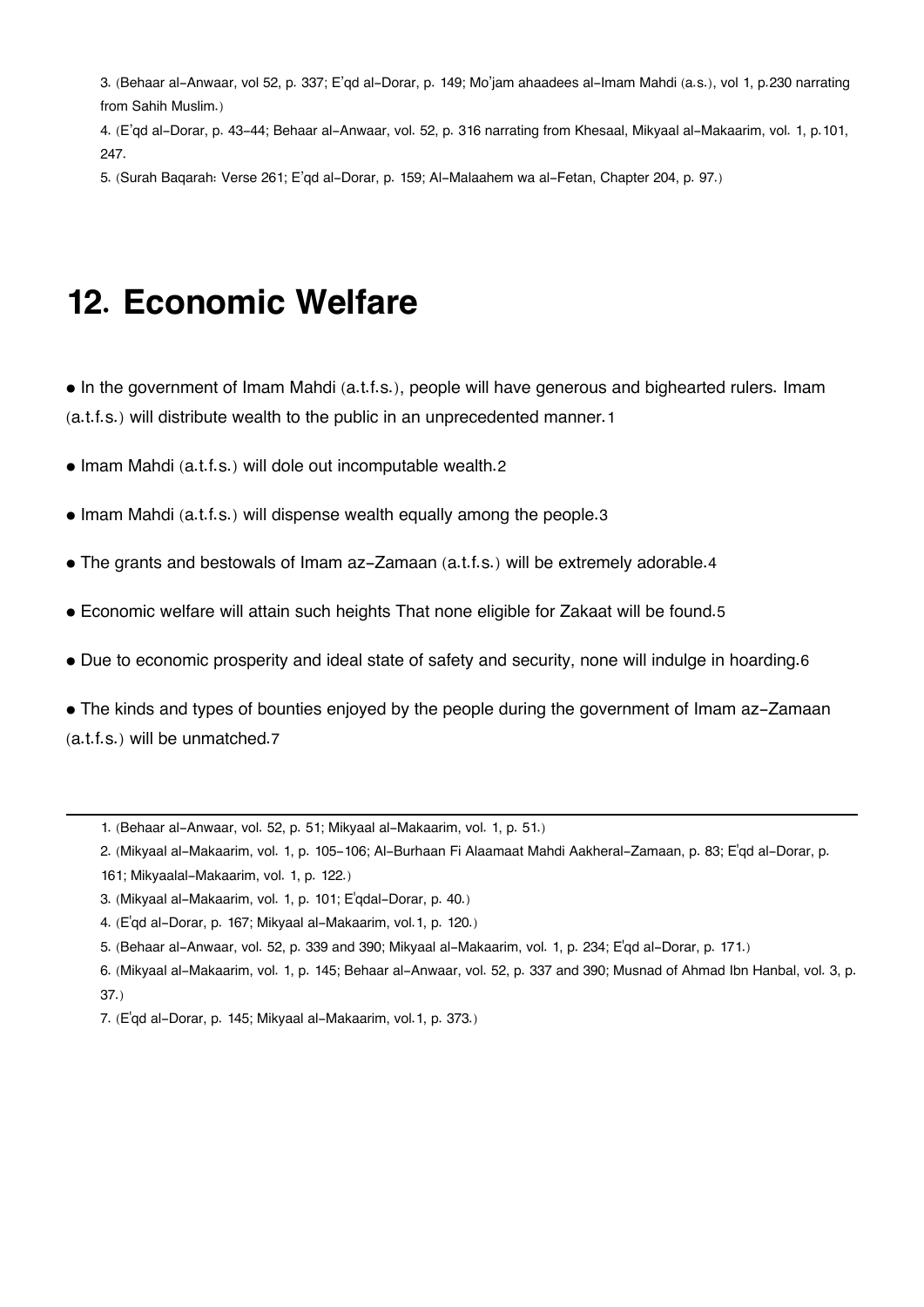## **13. A Happy Society**

• Highways will be increased during the government of Imam Mahdi (a.t.f.s.) (i.e. roads will be vast and expansive). [1](#page--1-0)

• Rivers, inundated with water, will be flowing all over and water will be available for all and sundry.[2](#page--1-0)

• During that era, the number of cattle will be on the rise and people will derive maximum benefits from them.[3](#page--1-0)

- Due to the holy being of Imam az-Zamaan (a.t.f.s.), goodness and blessings will increase manifold.[4](#page--1-0)
- In that era, weak and dilapidated houses will be inhabited.[5](#page--1-0)

• On account of the blessed existence of Imam Mahdi (a.t.f.s.), the earth will be lush green and flushed with vegetation.[6](#page--1-0)

- [1.](#page--1-0) (Behaar al-Anwaar, vol. 52, p. 333; Mikyaalal-Makaarim, vol. 1, p. 294 narrating from al-Ghaibah of Shaykh Tusi (a.r.).)
- [2.](#page--1-0) (E'qd al-Dorar, p. 149; Muntakhab al-Asar, p.157.)
- [3.](#page--1-0) (Tarikh maa Ba'd al-Zuhoor, p. 772.)
- [4.](#page--1-0) (Muntakhab al-Asar, p. 157.)
- [5.](#page--1-0) (A'laam al-Waraa, p. 463.)
- [6.](#page--1-0) (Muntakhab al-Asar, p. 157.)

## **14. Unparalleled Universal Government**

- The divine government of Imam Mahdi (a.t.f.s.) will be a complete universal regime.[1](#page--1-0)
- Characteristics marking the universal government of Imam Mahdi (a.t.f.s.) will be first-time.[2](#page--1-0)

[2.](#page--1-0) (Behaar al-Anwaar, vol. 52, p. 332; vol. 51, p. 54; Mikyaal al-Makaarim, vol. 2, p. 23; Tafseer a-Ayyaashi , vol . 1, p. 199; Yanaabi 'al-Mawaddah, p. 445.)

[<sup>1.</sup>](#page--1-0) (Misbaah al-Zaaer, p. 217-219; Ehqaaq al-Haqq, vol. 13, p. 70; Behaar al-Anwaar, vol. 52, p. 291; vol. 24, p. 165; Ta'weel al-Aayaat, vol. 1, p. 343.)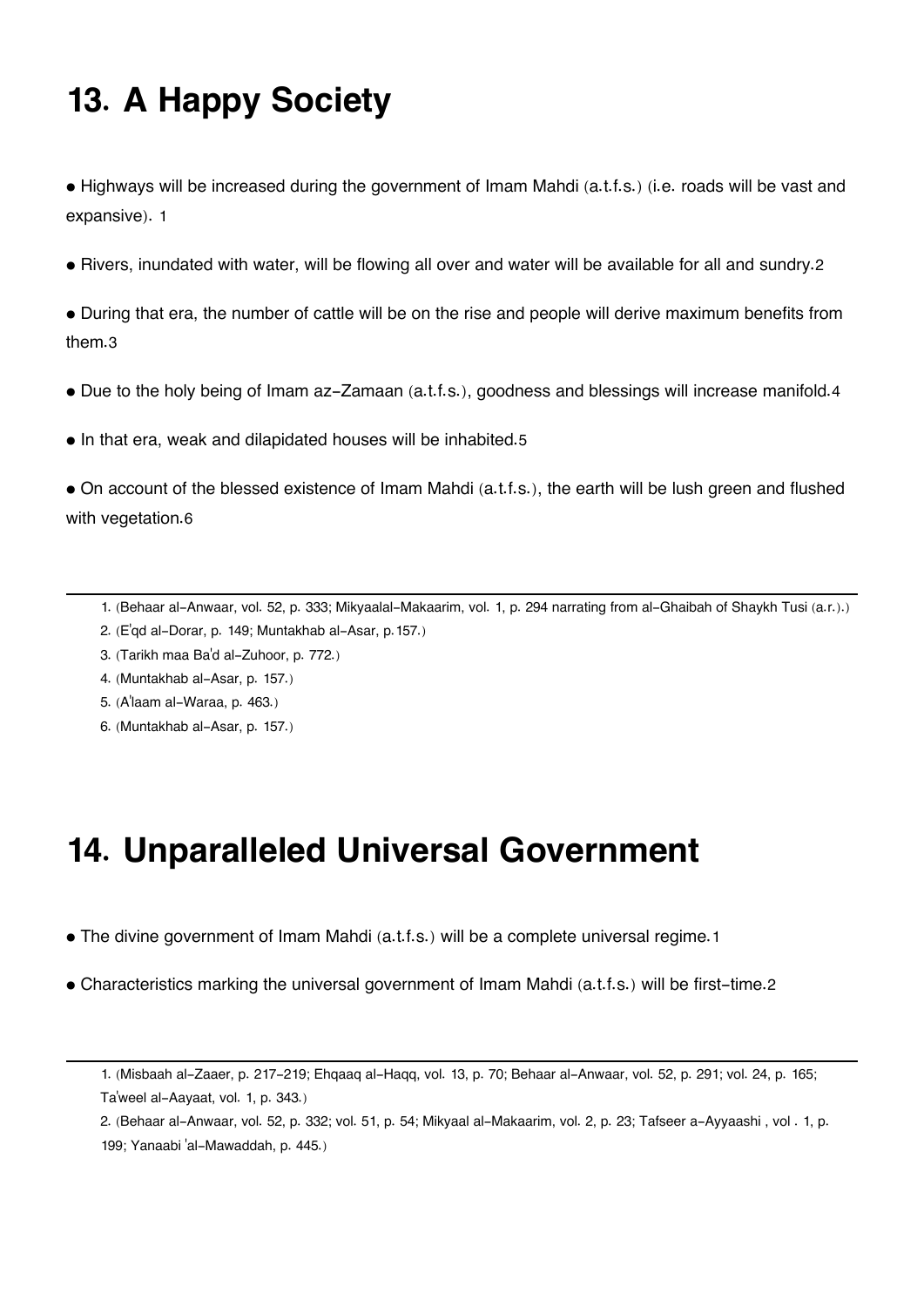## **15. Ascendancy of Shiaism**

• During the reign of Imam Mahdi (a.t.f.s.), the truth and reality of Shiaism will be manifested for everybody. Therefore, the practice of dissimulation (taqayyah) will come to an end.[1](#page--1-0)

• Imam az-Zamaan (a.t.f.s.) will invite all the people towards the Holy Quran, the Sunnah the Messenger of Allah (s.a.w.a.), the mastership of Ali Ibn Abi Taalib (a.s.) and hatred against his enemies.[2](#page--1-0)

• After the reappearance of Imam az-Zamaan (a.t.f.s.), Shiaism will gradually pervade the entire universe and the legal and official religion of the universal government will be Shiaism.[3](#page--1-0)

• During the government of the Ahlul Bayt (a.s.), all the people will pay allegiance for the love of the Ahlul Bayt (a.s.).[4](#page--1-0)

[1.](#page--1-0) (Al-Kaafi, vol. 1, p. 432; Al-Seraat al-Mustaqeem, vol. 2, p. 74; Behaar al-Anwaar, vol. 23, p. 18;vol. 53, p. 86 narrating from Ikhtesaas.)

[2.](#page--1-0) (Behaar al-Anwaar, vol. 52, p. 342-343 narrating from Tafseer al-Ayyaashi.)

- [3.](#page--1-0) (Al-Kaafi, vol. 1, p. 432; Behaar al-Anwaar, vol. 23, p. 318; vol. 53, p. 33-34; Ehqaaq al-Haqq, vol. 13, p. 343; Behaar
- al-Anwaar, vol. 53, p. 4; vol. 52, p. 373 narrating from Tafseer Furaat; Behaar al-Anwaar, vol. 51, p. 54.)

[4.](#page--1-0) (Behaar al-Anwaar, vol. 37, p. 192.)

## **16. Widespread Inclination Towards Religion**

• Imam Mahdi's (a.t.f.s.) style of religious propagation will be such that people will accept religion from the depths of their hearts and worship Allah with utmost sincerity. Those distanced from religion will return to the abode of contentment and security.[1](#page--1-0)

• In the government of Imam az-Zamaan (a.t.f.s.), innovations, irreligiousness and deviations will be uprooted.[2](#page--1-0)

[<sup>1.</sup>](#page--1-0) (E'qd al-Dorar, p. 156; Behaar al-Anwaar, vol. 53,p. 86; vol. 52, p. 36 and 280.)

[<sup>2.</sup>](#page--1-0) (Behaar al-Anwaar, vol. 52, p. 35; vol. 24, p. 165; Taaweel al-Aayaat narrating from Kamaal al-Deen; Kefaayah al-Asar,

p. 192; Behaar al-Anwaar, vol. 36, p. 35.)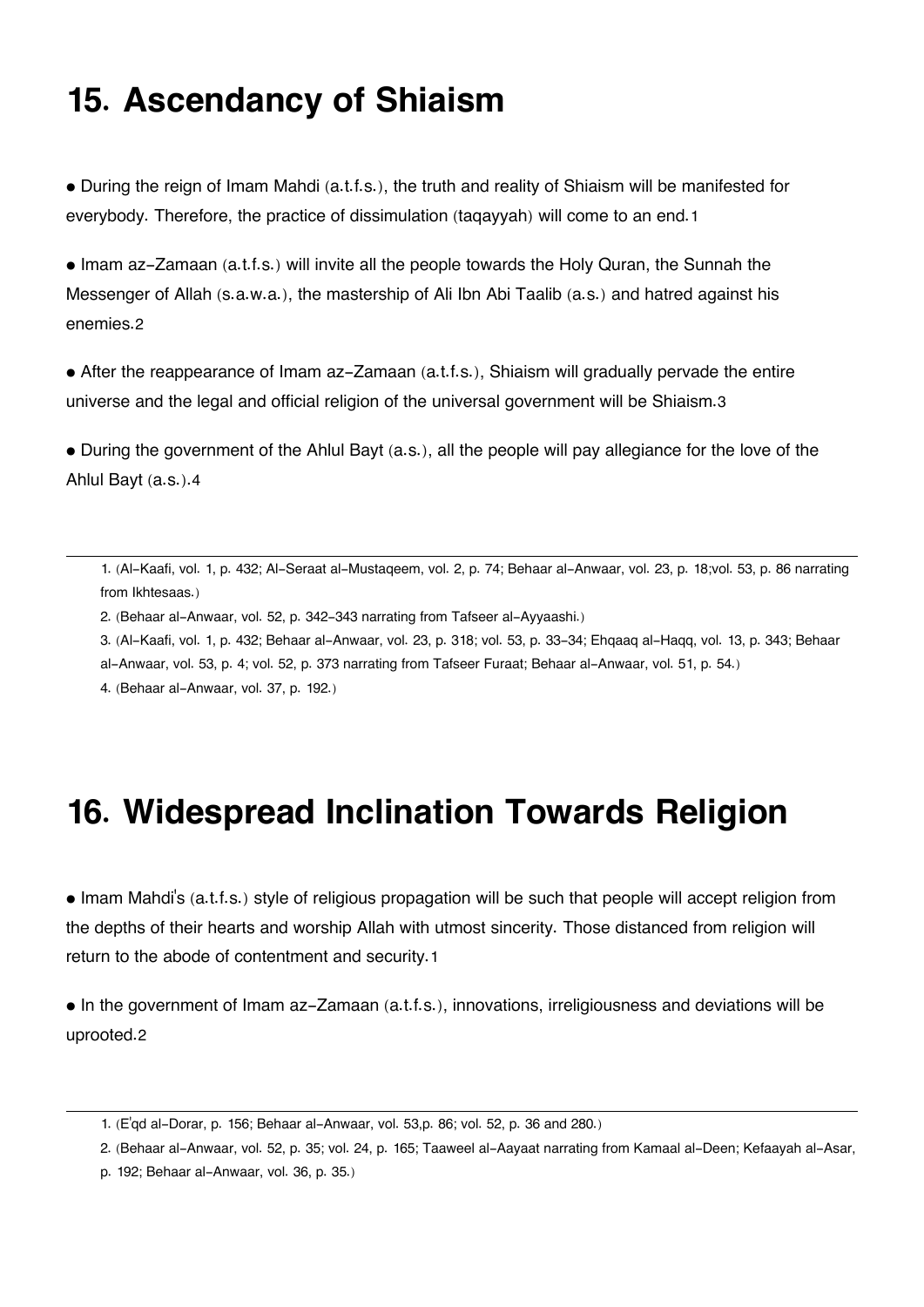# **17. Government Of The Rightous Till Resurrection**

• The regime of Imam Mahdi (a.t.f.s.) is the commencement of the government of Ahlul Bayt (a.s.) on the earth.[1](#page--1-0)

• The government of Ahlul Bayt (a.s.) is that very government, which has been promised by Allah, the Almighty, in the Holy Quran.[2](#page--1-0)

• No time frame has been determined for the government of the righteous. Rather, it shall survive till Resurrection.[3](#page--1-0)

[1.](#page--1-0) (Nahj al-Balaghah, saying 200; Behaar al-Anwaar, vol. 51, p. 54; Muntakhab al-Asar, p.171; Al-Amaali of Shaykh Saduq (r.a.), Session 92, p. 504; Behaar al-Anwaar, vol. 18, p. 341.)

[2.](#page--1-0) (Surah Anbiya : Verse 105; Surah A'raaf : Verse 128.)

[3.](#page--1-0) (Al-Malaahem wa al-Fetan, p. 197; Kashf al-Ghummah, vol. 3, p. 295; Hulyah al-Abraar, vol. 2, p. 720; Behaar al-Anwaar, vol. 36, p. 300-301; vol. 52, p. 312 narrating from Elal al-Sharaae'; vol. 53, p. 26 and p. 34-35; Mikyaal al-Makaarem, vol. 1, p. 34.)

## **18. Characteristics Of The Rulers**

### **[A. Imam az-Zamaan \(a.t.f.s.\)](#page--1-0)**

• Allah, the Almighty, has equipped Imam Mahdi (a.t.f.s.) with the perfections of all the Prophets (a.s.) and their successors.[1](#page--1-0)

### **[1. Knowledge of Imam az-Zamaan \(a.t.f.s.\)](#page--1-0)**

• Allah, the Almighty, has endowed the treasure-chest of His unseen knowledge (Ilm-e-Ghaib) to Imam az-Zamaan (a.t.f.s.). [2](#page--1-0)

• Imam Mahdi (a.t.f.s.) will act as per divine inspirations. Of course, these inspirations will not be in the form of a new shariah or a new religion.[3](#page--1-0)

• Imam Mahdi (a.t.f.s.) is the preserver of the treasure-chest of knowledge, the heir of the sciences of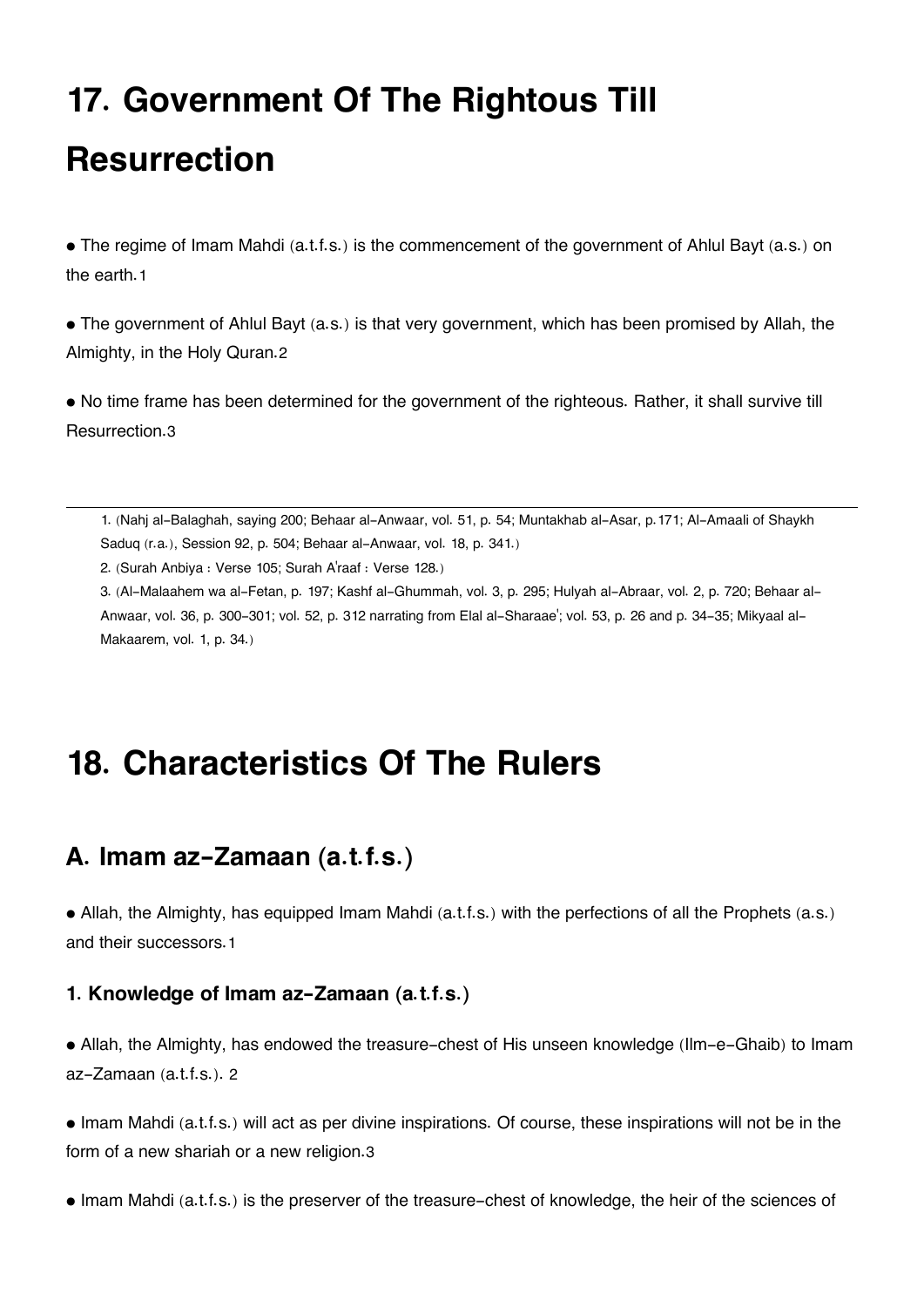all Prophets (a.s.) and is aware of everything.[4](#page--1-0)

• Imam Mahdi (a.t.f.s.) will judge in concordance with divine knowledge. He will recognize the people through their realities and their inner selves. Like the verdicts of Prophet Dawood (a.s.) and Prophet Sulaymaan (a.s.), his judgments too will be needless of witnesses.[5](#page--1-0)

### **[2. Infallibility of Imam az-Zamaan \(a.t.f.s.\)](#page--1-0)**

- Imam Mahdi (a.t.f.s.) is free and pure from all sins, defects, uncleanness and errors.[6](#page--1-0)
- Imam Mahdi (a.t.f.s.) is truth personified. Truth shall always be with him.[7](#page--1-0)

• Imam Mahdi (a.t.f.s.) has never disrespected divine commandments. He (a.t.f.s.) has never altered any of Allah's orders.[8](#page--1-0)

### **[3. Morality of Imam az-Zamaan \(a.t.f.s.\)](#page--1-0)**

• The morality of Imam Mahdi (a.t.f.s.) is that of the Messenger of Allah (s.a.w.a.). Allah, the Almighty, has addressed the Messenger of Allah (s.a.w.a.) as 'the great morality'.[9](#page--1-0)

• Imam Mahdi (a.t.f.s.) possesses the forbearance of Prophet Dawood (a.s.) and the patience of Prophet Ayyub (a.s.).[10](#page--1-0)

- Imam Mahdi (a.t.f.s.) is extremely large-hearted. Dignity and poise are his hallmarks.[11](#page--1-0)
- Imam Mahdi (a.t.f.s.) is the most calm, forbearing, pious, generous, brave and devoted of all people.[12](#page--1-0)
- Imam Mahdi (a.t.f.s.) will distribute large amounts of wealth. He will be very lenient towards the poor and the needy but exceedingly strict with his workers.[13](#page--1-0)

### **[4. The Approach of Imam az-Zamaan \(a.t.f.s.\)](#page--1-0)**

• The approach and style of Imam az-Zamaan (a.t.f.s.) will be exactly like those of the Messenger of Allah (s.a.w.a.) and Ameer al-Momineen, Ali Ibn Abi Taalib (a.s.).[14](#page--1-0)

• The tradition (sunnah ) of Imam az-Zamaan (a.t.f.s.) will be that of the Messenger of Allah (s.a.w.a.).[15](#page--1-0)

- Like Ali Ibn Abi Taalib (a.s.), Imam Mahdi (a.t.f.s.) too will wear coarse clothes.[16](#page--1-0)
- The diet of Imam az-Zamaan (a.t.f.s.) will be dry barley-bread.[17](#page--1-0)

### **[5. The Power of Imam az-Zamaan \(a.t.f.s.\)](#page--1-0)**

• Allah, the Almighty, has delegated all the affairs of this world to Imam Mahdi (a.t.f.s.).[18](#page--1-0)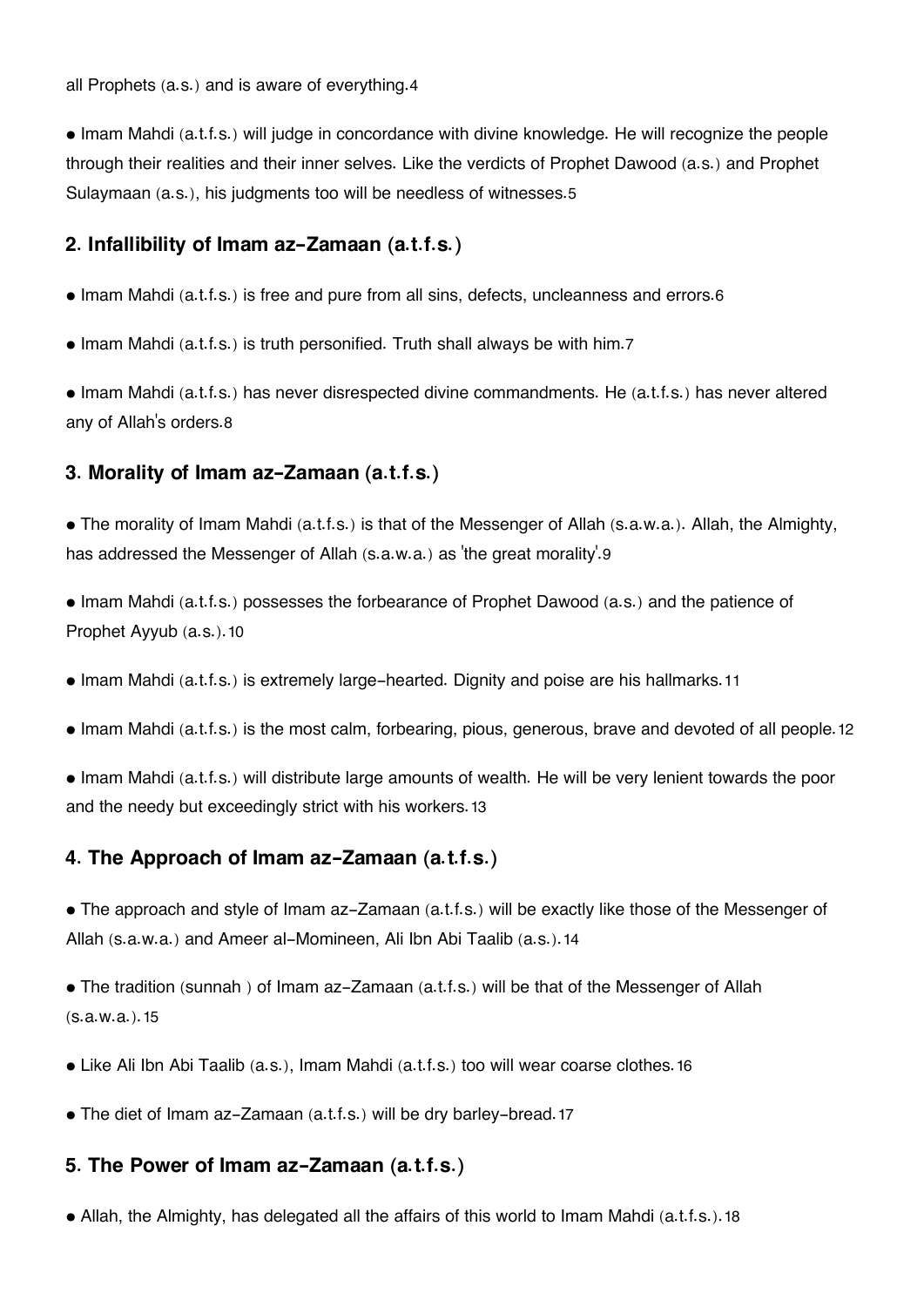• He (a.t.f.s.) has been granted a light through which he can see as well as hear all things, far and near.[19](#page--1-0)

- For Imam Mahdi (a.t.f.s.), the universe is as clear as his palm.[20](#page--1-0)
- Imam Mahdi (a.t.f.s.) has the power to traverse the earth within moments (tayy al-arz).[21](#page--1-0)
- All the miracles of the previous Prophets (a.s.) are with Imam az-Zamaan (a.t.f.s.).
- Through these, he (a.t.f.s.) will complete the arguments against his enemies.[22](#page--1-0)

• Imam az-Zamaan (a.t .f.s.) has the heavenly staff of Prophet Moosa (a.s.),which was brought to him by Jibraeel (a.s.). Through this staff, Imam az-Zamaan (a.t.f.s.) can perform the miracles of Prophet Moosa (a.s.) like the staff becoming a python in the hands, gushing forth of water from the stones and providing for food.[23](#page--1-0)

- Like Prophet Ibraaheem (a.s.), Imam Mahdi (a.t.f.s.) will emerge safe andsecure from blazing fire.[24](#page--1-0)
- Skeletal bones, more than a thousand years old, will converse with Imam Mahdi (a.t.f.s.).[25](#page--1-0)
- Like Prophet Dawood (a.s.), iron will soften like wax in the hands of Imam Mahdi (a.t.f.s.).[26](#page--1-0)

• Physically, Imam Mahdi (a.t.f.s.) will be so strong that he can uproot a tree with his hands. If he addresses a mountain in a stern tone, it will crumble into pieces.[27](#page--1-0)

### **[6. Divine Help for Imam az-Zamaan \(a.t.f.s.\)](#page--1-0)**

• Allah, the Almighty, will iron out all difficulties for Imam Mahdi (a.t.f.s.). Factors of success and victory will be in his control.[28](#page--1-0)

- Including Hazrat Jibraeel (a.s.) and Hazrat Mikaaeel (a.s.), forty six thousand (46,000) angels will be amongst the helpers and companions of Imam Mahdi (a.t.f.s.).[29](#page--1-0)
- The first person to kiss his hands and pay allegiance to him will be Hazrat Jibraaeel (a.s.).[30](#page--1-0)
- Six thousand (6000) Jinns will be among the self-sacrificing companions of Imam az-Zamaan (a.t.f.s.), who will pay allegiance to him after the angels.[31](#page--1-0)
- Awe and fear will strike the hearts of the enemies in such fashion that victory will be facilitated for Imam Mahdi (a.t.f.s.).[32](#page--1-0)

• The standard brought by Hazrat Jibraeel (a.s.) for the Messenger of Allah (s.a.w.a.) during the battle of Badr will be hoisted by Imam az-Zamaan (a.t.f.s.). The special feature of this standard will be that it will instill fear in the hearts of the enemies in all the four directions equaling a distance of a month's journey. Correspondingly, it will increase the contentment and solidity of the believers' hearts.[33](#page--1-0)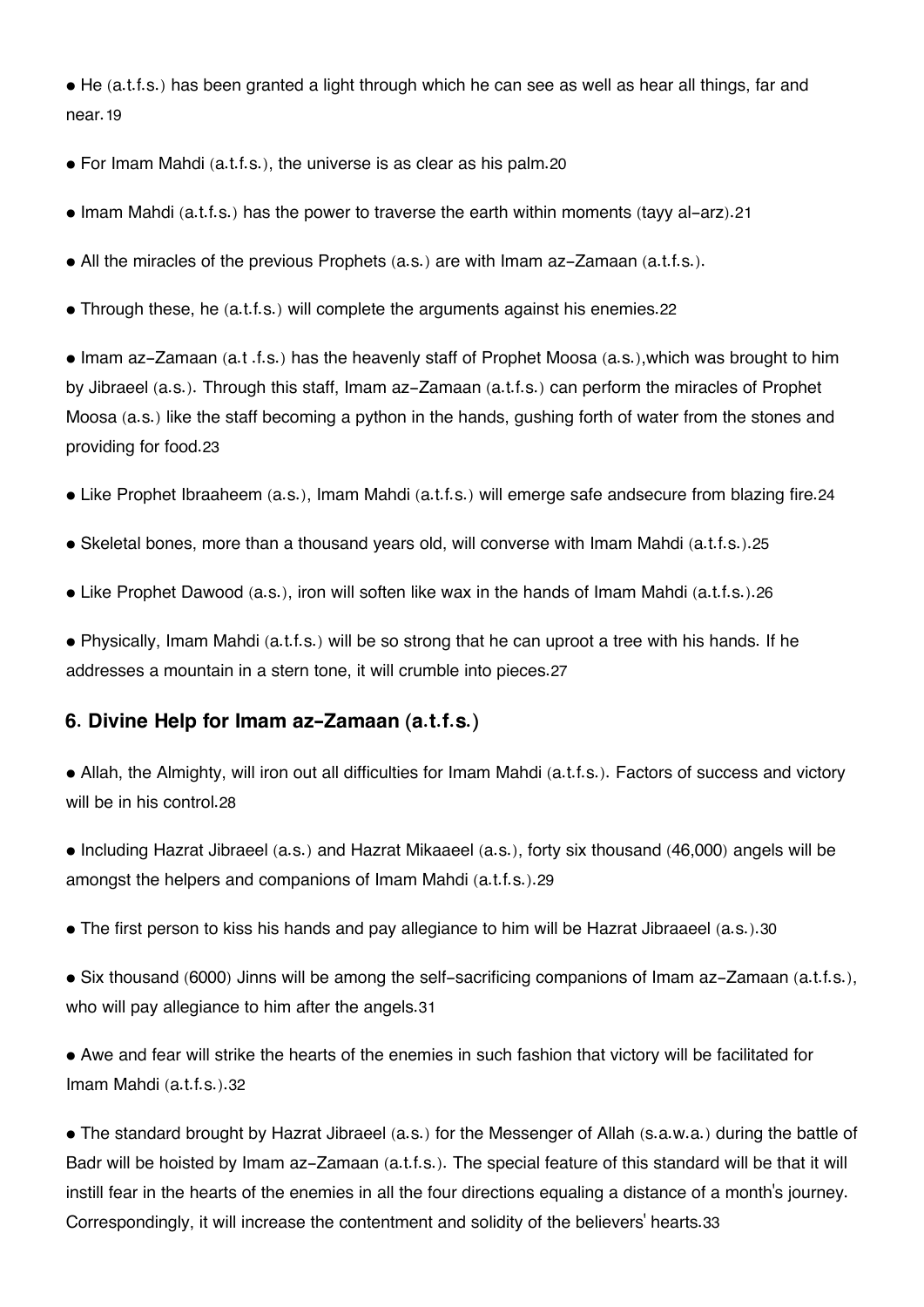- Air, clouds, lightning, etc. will be submissive and obedient to Imam az-Zamaan (a.t.f.s.).[34](#page--1-0)
- A number of his enemies will be swallowed by the earth.[35](#page--1-0)
- Boulders will inform him of his enemies hiding behind them.[36](#page--1-0)
- The sun and the moon will respond to his call.[37](#page--1-0)
- Hazrat Jibraeel (a.s.) will present Imam Mahdi (a.t.f.s.) with a heavenly steed called Boraaq.[38](#page--1-0)

### **[B. Companions of Imam az-Zamaan \(a.t.f.s.\)](#page--1-0)**

- The nature of his (a.t.f.s.) companions will be pure and immaculate. They will be free from hypocrisy and all other contaminations.[39](#page--1-0)
- Their hearts will be untainted and unadulterated from malice, jealousy and enmity.[40](#page--1-0)

• The companions of Imam az-Zamaan (a.t.f.s.) will not have an iota of doubt concerning Allah, the Almighty and they will recognize Him as He ought to be recognized.[41](#page--1-0)

- They will shudder due to divine fear. [42](#page--1-0)
- Their souls are lit like lamps and their hearts are lighted as well.[43](#page--1-0)
- They will submit completely before Allah, the Almighty.[44](#page--1-0)
- They will be worshippers through the night and roam like lions during the day.[45](#page--1-0)
- Instead of passing their nights in comfort, they will spend it in the worship of their Lord.[46](#page--1-0)
- All of them will be sincere and loyal.[47](#page--1-0)
- Through them, Allah will help and assist Imam az-Zamaan (a.t.f.s.).[48](#page--1-0)

• They will always accompany him (a.t.f.s.). During the battles, they will defend Imam az-Zamaan (a.t.f.s.), fulfill his desires and will be more obedient and submissive before him than a slave-maid to her master.[49](#page--1-0)

- The companions of Imam az-Zamaan (a.t.f.s.) will be braver than lions and sharper than lances.[50](#page--1-0)
- If they attack the mountains, they will uproot them.[51](#page--1-0)
- Their hearts will be stronger than steel. Each one of them will be equal to forty (40) powerful men.[52](#page--1-0)
- They will be so strong and powerful that they will scorch the earth beneath their enemy.[53](#page--1-0)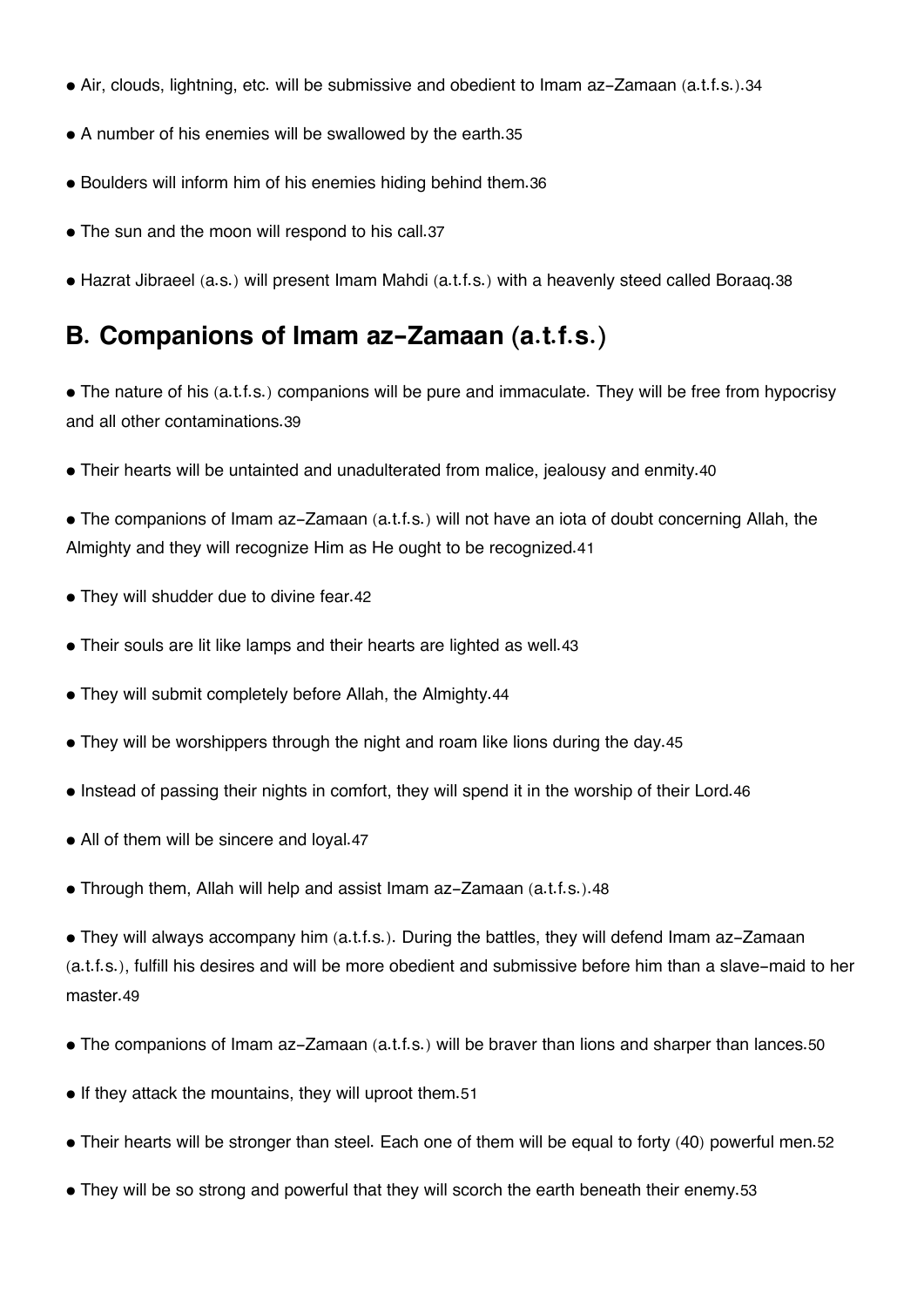• In whichever direction they turn, fear and awe will be struck in the hearts of the enemies one month prior to their arrival.[54](#page--1-0)

• Imam az-Zamaan (a.t.f.s.) will rub his hands between their chest and shoulder by which they will not hesitate in any judgment. No decision will be difficult for them.[55](#page--1-0)

- Nothing from the earth will be hidden from them.[56](#page--1-0)
- The companions of Imam az-Zamaan (a.t.f.s.) will be noble, learned and rulers of the earth.[57](#page--1-0)

• With Allah's permission, they will enliven the dead, walk on water and ride on clouds. They will have the power to traverse the entire earth within moments.[58](#page--1-0)

• Everything on the earth, including wild beasts and birds, will be obedient and submissive to them. Not only obedient, they shall even crave and strive to acquire his satisfaction.[59](#page--1-0)

- The part of the earth on which they tread shall take pride over other parts.[60](#page--1-0)
- His (a.t.f.s.) companions will be 313 in number, including 50 women.[61](#page--1-0)
- Most of these companions and associates are young while the old are very few and far between.[62](#page--1-0)

• Prophet Eesaa (a.s.) will descend from the sky to help Imam az-Zamaan (a.t.f.s.), pay allegiance to him and perform prayers behind him.[63](#page--1-0)

• Allah will resurrect some of the believers (from their graves) for helping Imam az-Zamaan (a.t.f.s.).[64](#page--1-0)

### **[C. Deed of Allegiance](#page--1-0)**

• Imam Mahdi (a. t . f .s.) will accept allegiance from his companions and helpers on the following conditions:

- They shall not commit adultery
- They shall not steal
- They shall not commit homosexuality
- They shall not shed blood unjustly
- They shall not attack anybody's house (unjustly)
- They shall not disgrace anybody
- They shall not assault anybody unjustly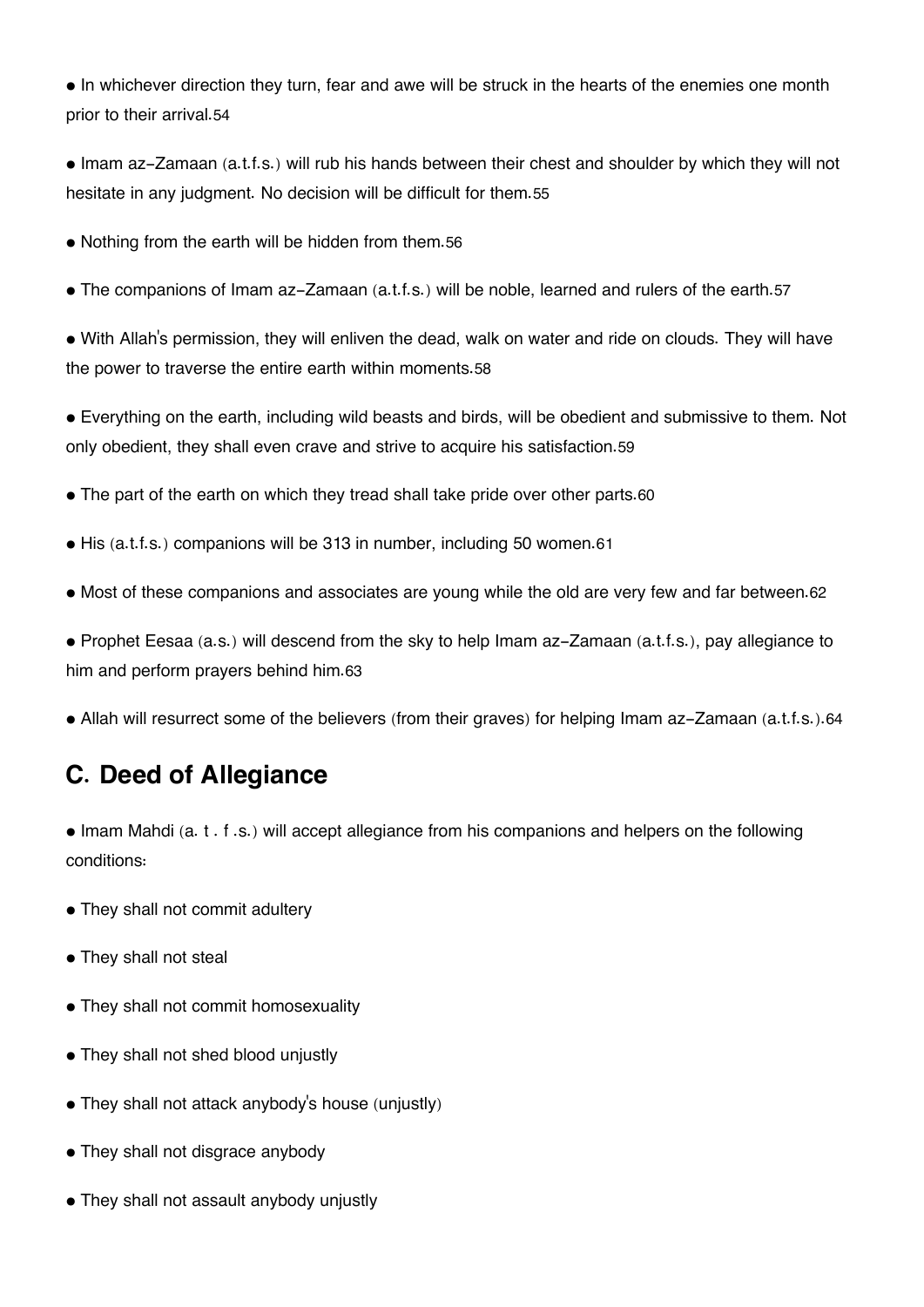- They shall not create road blocks for others
- They shall not spread insecurity on the streets
- They shall not injure anybody
- They shall not cheat anybody
- They shall not breach trusts
- They shall not violate their promises
- They shall not abuse the Muslims
- They shall not kill the one who seeks shelter with them
- They shall neither usurp the wealth of the orphan nor perpetrate Injustice on him
- They shall not provide testimony without certitude
- They shall side with goodness and distance themselves from filth and contamination
- They shall not hoard gold, silver, wheat and barley
- They shall not bow down before gold and silver (i.e. not be lured by worldly wealth)
- They shall be content with little
- They shall not trade in usury
- They shall cook barley bread
- They shall not drink alcohol
- They shall not adorn themselves with impermissible things
- They shall not wear robes of silk and fur
- They shall wear coarse clothes
- The earth shall be their pillows
- They shall not destroy the mosques
- They shall struggle in the way of Allah as is the right of struggle

After they have agreed to these conditions, Imam az-Zamaan (a.t.f.s.) will make the following things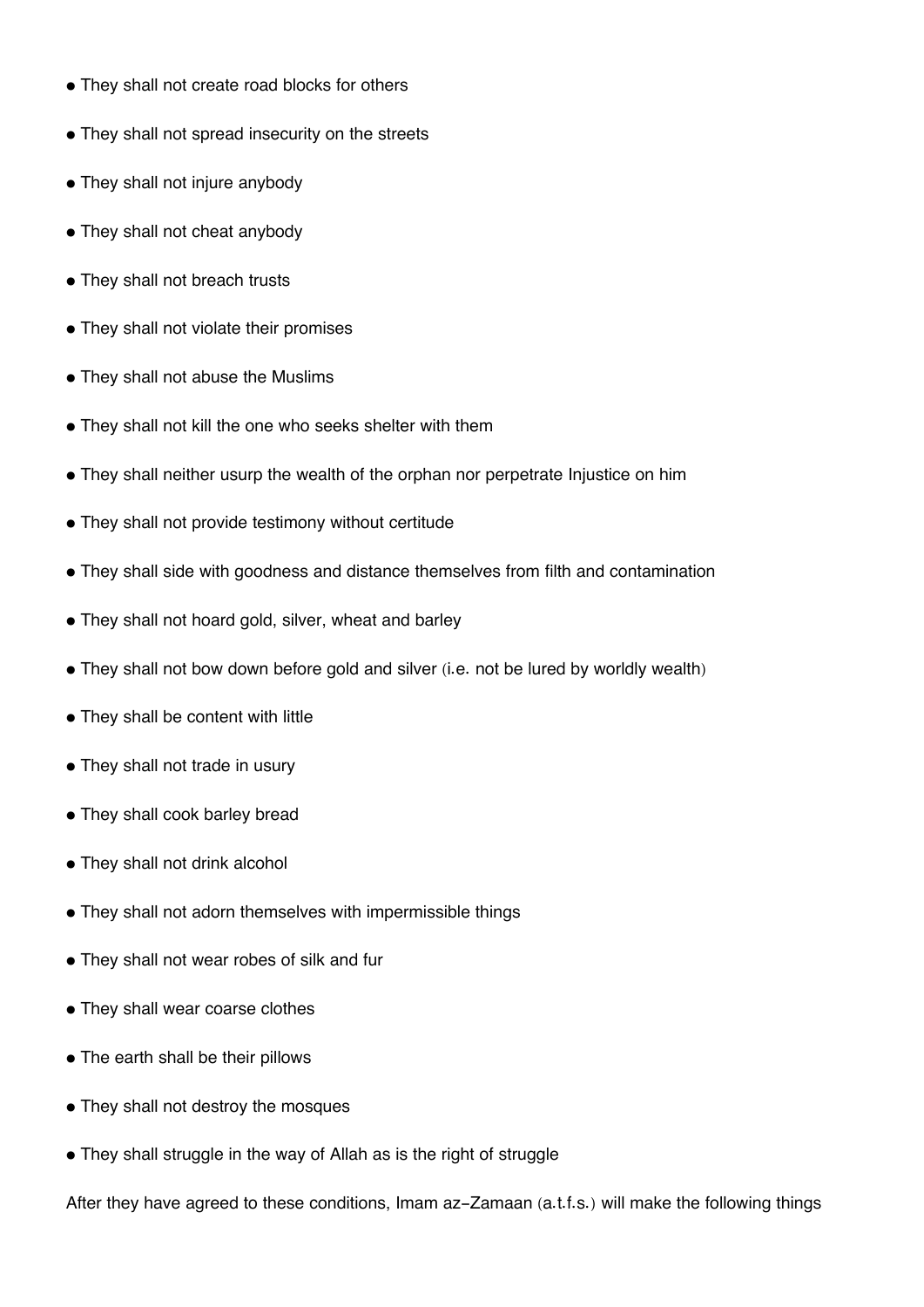obligatory on himself in their respect:

- He shall walk on their paths
- He shall wear clothes like them
- He shall travel on mounts just like theirs
- He shall act on their desires
- He shall be content with little
- He shall not appoint any gate keeper or watchman
- He shall worship Allah as is the right of worship

With the help of Allah, he shall fill the earth with justice and equity as it would be fraught with injustice and oppression.[65](#page--1-0)

[1.](#page--1-0) (Behaar al-Anwaar, vol. 52, p. 305-306; vol. 53, p. 9; vol. 102, p. 346; Mikyaal al-Makaarem, vol. 1, p. 167-168; Kefaayah al-Asar, p. 43.)

- [2.](#page--1-0) (Behaar al-Anwaar, vol. 43, p. 187.)
- [3.](#page--1-0) (Behaar al-Anwaar, vol. 52, p. 339, 389 & 390; vol. 102, p. 47; Mikyaal al-Makaarem, vol. 1, p. 49, 90, 215.)
- [4.](#page--1-0) (Behaar al-Anwaar, vol. 95, p. 378; vol. 102, p. 67 & 117; Mikyaal al-Makaarem, vol. 1, p. 49.)
- [5.](#page--1-0) (Al-Amaali of Shaykh Sadooq (a.r.), Session 92, p. 504; Behaar al-Anwaar, vol. 18, p. 341; vol. 52, p. 325 narrating from Kamaal al-Deen & p. 339 & 389; Mikyaal al-Makaarem, vol. 1, p. 6, 83-84 & 145.)
- [6.](#page--1-0) (Behaar al-Anwaar, vol. 53, p. 187.)

[7.](#page--1-0) (Kamaal al-Deen, vol. 1, p. 371; Behaaral-Anwaar, vol. 52, p. 321; Mo'jam Ahaadees al-Imam al-Mahdi (a.s.), vol. 1, p. 136.)

[8.](#page--1-0) (Jamaal al-Usboo', the acts of Cellar (Sardaab). Imam Reza (a.s.) taught this supplication to Yunus Ibn Abd al-

Rahmaan.) Imam az-Zamaan (a.t.f.s.) is absolutely truthful in speech. (Yanaabee' al-Mawaddah, p. 406.)

[9.](#page--1-0) (Surah Qalam : Verse 4; Mikyaal al-Makaarem, vol. 1, p. 84; E'qd al-Dorar, p. 31; A'laam al-Waraa, p. 291; Muntakhab al-Asar, p. 183 narrating from Al-Malaahem wa al-Fetan.)

- [10.](#page--1-0) (Kefaayah al-Asar, p. 43)
- [11.](#page--1-0) (Behaar al-Anwaar, vol. 52, p. 319; E'qd al-Dorar,p. 41.)
- [12.](#page--1-0) (Ehqaaq al-Haqq, vol. 13, p. 367.)
- [13.](#page--1-0) (Muntakhab al-Asar, p. 311.)
- [14.](#page--1-0) (Kamaal al-Deen, vol. 2, p. 350-351; Behaar al-Anwaar, vol. 51, p. 223-224; Mikyaal al-Makaarem, vol. 1, p. 95,)
- [15.](#page--1-0) (Kamaal al-Deen, vol. 2, p.411; Behaar al-Anwaar, vol. 51, p. 73; Muntakhab al-Asar, p.183.)
- [16.](#page--1-0) (Mikyaal al-Makaarem, vol. 1, p. 102-103.)
- [17.](#page--1-0) (Mikyaal al-Makaarem, vol. 1, p. 103.)
- [18.](#page--1-0) (Behaar al-Anwaar, vol. 95, p. 378 narrating from al-Balad al-Ameen.)
- [19.](#page--1-0) (Al-Kharaaej, vol. 2, p. 930-931.)
- [20.](#page--1-0) (Kamaal al-Deen, vol. 2, p. 674; Behaar al-Anwaar, vol. 52, p. 328.)
- [21.](#page--1-0) (Al-Kharaaej, vol. 2, p. 930-931; Behaar al-Anwaar, vol. 52, p. 283; Mikyaal al-Makaarem, vol. 1, p. 144)
- [22.](#page--1-0) (Isbaat al-Hudaat, vol. 7, p. 357; Mikyaal al-Makaarem, vol. 1, p. 167.)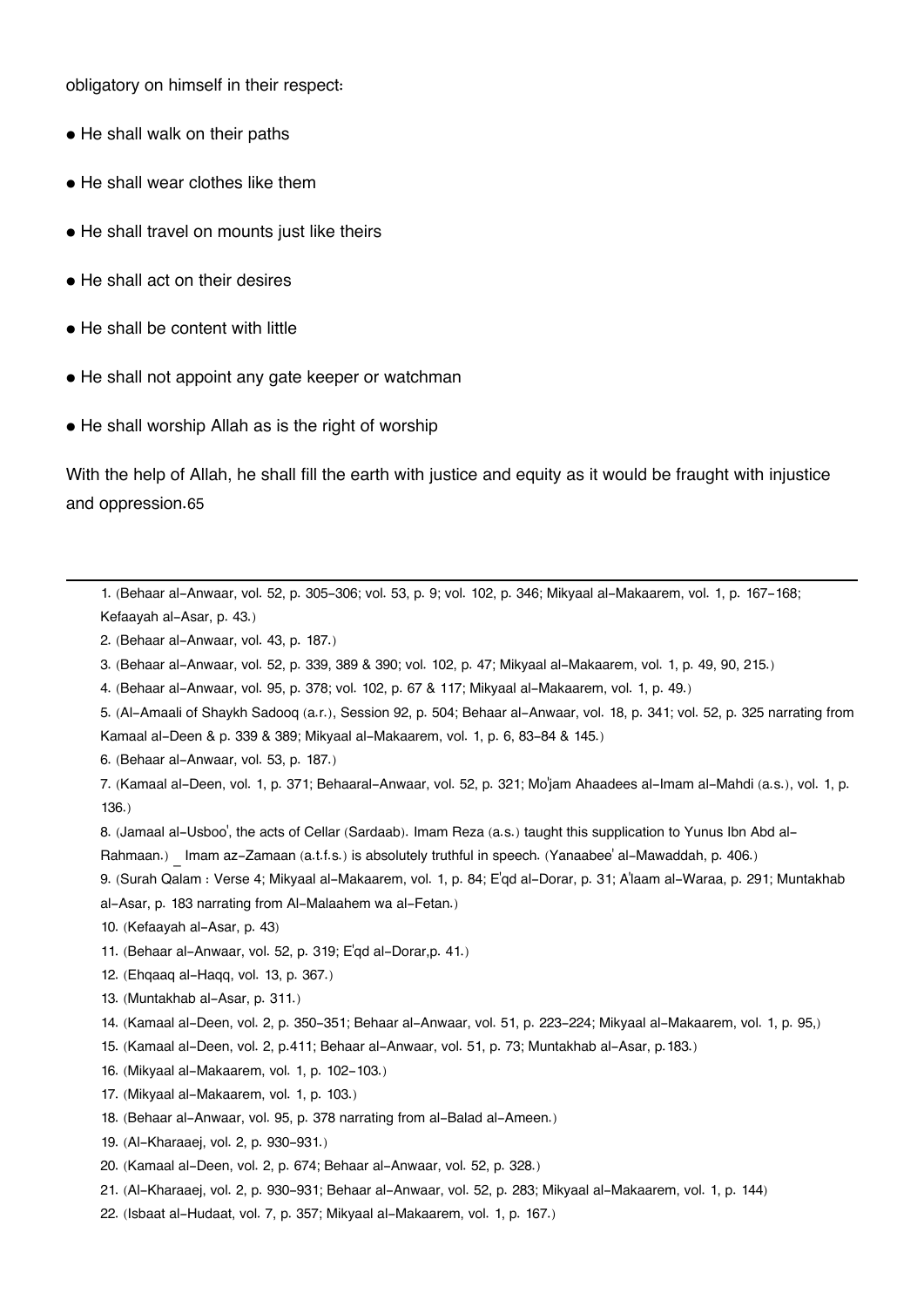[23.](#page--1-0) (Behaar al-Anwaar, vol. 52, p. 324-325 narrating from Kamaal al-Deen; Mikyaal al-Makaarem, vol. 1, p. 204, 206 & 208.)

[24.](#page--1-0) (Mikyaal al-Makaarem, vol. 1, p. 181.)

[25.](#page--1-0) (Mikyaal al-Makaarem, vol. 1, p. 223-224.)

[26.](#page--1-0) (Mikyaal al-Makaarem, vol. 1, p. 214.)

[27.](#page--1-0) (Behaar al-Anwaar, vol. 52, p. 322 narrating from Kamaal al-Deen; Mikyaal al-Makaarem, vol. 1, p. 27; Muntakhab al-Asar, p. 221.)

[28.](#page--1-0) (Kamaal al-Deen, vol. 2, p. 369; Behaar al-Anwaar, vol. 51, p. 150; vol. 52, p. 283; Mikyaal al-Makaarem, vol. 1, p. 34.) [29.](#page--1-0) (Al-Amaali of Shaykh Sadooq (a.r.), Session 92, p. 504; Al-Ghaibah by No'mani, p. 56; Tafseer al-Ayyaashi, vol. 1, p.

197; Behaar al-Anwaar, vol. 19, p. 284; vol. 52, p. 326 narrating from Kaamil al-Ziyaaraat; vol. 52, p. 356; vol. 53, p. 14, 87; Tafseer al-Burhaan, vol. 1, p. 313; Al-Burhaan Fi Alaamaat-e-Mahdi Aakher al-Zamaan (a.s.), p. 77; Mikyaal al-

Makaarem, vol. 1, p. 29, 73-74. 2. Behaar al-Anwaar.)

[30.](#page--1-0) (Behaar al-Anwaar, vol. 52, p. 285-286 narrating from Kamaal al-Deen; vol. 53, p. 8; Mikyaal al-Makaarem, vol. 1, p. 95.)

[31.](#page--1-0) (Behaar al-Anwaar, vol. 53, p. 8, 14, 35 & 187 narrating from al-Ikhtesaas.)

[32.](#page--1-0) (Al-Ghaibah by No'mani, p. 5-6; Behaar al-Anwaar, vol. 52, p. 343 narrating from Tafseer al-Ayyaashi; vol. 52, p.

347-348; Al-Mahajjah Fi Maa Nazala Fi al-Qaaem al-Hujjah (a.s.), p. 115; Mikyaal al-Makaarem, vol. 1, p. 71 & 198.)

[33.](#page--1-0) (Behaar al-Anwaar, vol. 51, p. 135; vol. 52, p. 328 narrating from Kaamil Al-Ziyaaraat; vol. 52, p. 360 narrating from Al-

Ghaibah by No'mani; vol.78, p. 391; Yawm al-Khalaas, p. 288; Mikyaal al-Makaarem, vol. 1, p. 241.)

[34.](#page--1-0) (Behaar al-Anwaar, vol. 52, p. 321; Mikyaal al-Makaarem, vol. 1, p. 199 & 285.)

- [35.](#page--1-0) (Mikyaal al-Makaarem, vol. 1, p. 293-294.)
- [36.](#page--1-0) (Behaar al-Anwaar, vol. 52, p. 324 narrating from Kamaal al-Deen; vol. 52, p. 388.)
- [37.](#page--1-0) (Mikyaal al-Makaarem, vol. 1, p. 144.)
- [38.](#page--1-0) (Behaar al-Anwaar, vol. 52, p. 328 narrating from Kaamil al-Ziyaaraat; Mikyaal al-Makaarem, vol. 1, p. 283.)

[39.](#page--1-0) (Behaar al-Anwaar, vol. 52, p. 35.)

- [40.](#page--1-0) (Behaar al-Anwaar, vol. 52, p. 35.)
- [41.](#page--1-0) (Al -Bayaan Fi Akhbaar-e-Mahdi Aakher a l -Zamaan (a. s . ) , chapter 5; Mikyaal al-Makaarem, vol. 1, p. 65.)
- [42.](#page--1-0) (Mikyaal al-Makaarem, vol. 1, p. 65.)
- [43.](#page--1-0) (Mikyaal al-Makaarem, vol. 1, p. 65.)
- [44.](#page--1-0) (Behaar al-Anwaar, vol. 52, p. 35 & p. 311 narrating from Oyoon-o-Akhbaar al-Reza (a.s.).)
- [45.](#page--1-0) (Mikyaal al-Makaarem, vol. 1, p. 65.)
- [46.](#page--1-0) (Mikyaal al-Makaarem, vol. 1, p. 65.)
- [47.](#page--1-0) (Behaar al-Anwaar, vol. 52, p. 283 narrating from Kamaal al-Deen.)
- [48.](#page--1-0) (Mikyaal al-Makaarem, vol. 1, p. 65.)
- [49.](#page--1-0) (Mikyaal al-Makaarem, vol. 1, p. 65.)
- [50.](#page--1-0) (Behaar al-Anwaar, vol. 53, p. 372 narrating from al-Ikhtesaas.)
- [51.](#page--1-0) (Behaar al-Anwaar, vol. 52, p. 327 narrating from Kamaal al-Deen.)
- [52.](#page--1-0) (Behaar al-Anwaar, vol. 52, p. 327 narrating from Kamaal al-Deen; Mikyaal al-Makaarem, vol. 1, p. 148.)
- [53.](#page--1-0) (Behaar al-Anwaar, vol. 52, p. 318; Mikyaal al-Makaarem, vol. 1, p. 148 narrating from Basaaer al-Darajaat.)
- [54.](#page--1-0) (Mikyaal al-Makaarem, vol. 1, p. 65.)
- [55.](#page--1-0) (Behaar al-Anwaar, vol. 52, p. 345; Al-Malaahem wa al-Fetan, p. 205; Mikyaal al-Makaarem, vol. 1, p. 144 & 235.)
- [56.](#page--1-0) (Mikyaal al-Makaarem, vol. 1, p. 235-236.)
- [57.](#page--1-0) (Al-Malaahem wa al-Fetan, p. 205.)
- [58.](#page--1-0) (Mikyaal al-Makaarem, vol. 1, p. 144; Hilyah al-Abraar, vol. 2, p. 635 narrating from Dalaael al-Imaamah, p. 241.)
- [59.](#page--1-0) (Behaar al-Anwaar, vol. 52, p. 327 narrating from Kamaal al-Deen; Mikyaal al-Makaarem, vol. 1, p. 117.)
- [60.](#page--1-0) (Behaar al-Anwaar, vol. 52, p. 327 narrating from Kamaal al-Deen; Mikyaal al-Makaarem, vol. 1, p. 117.)
- [61.](#page--1-0) (Mikyaal al-Makaarem, vol. 1, p. 279.)
- [62.](#page--1-0) (Behaar al-Anwaar, vol. 52, p. 334.)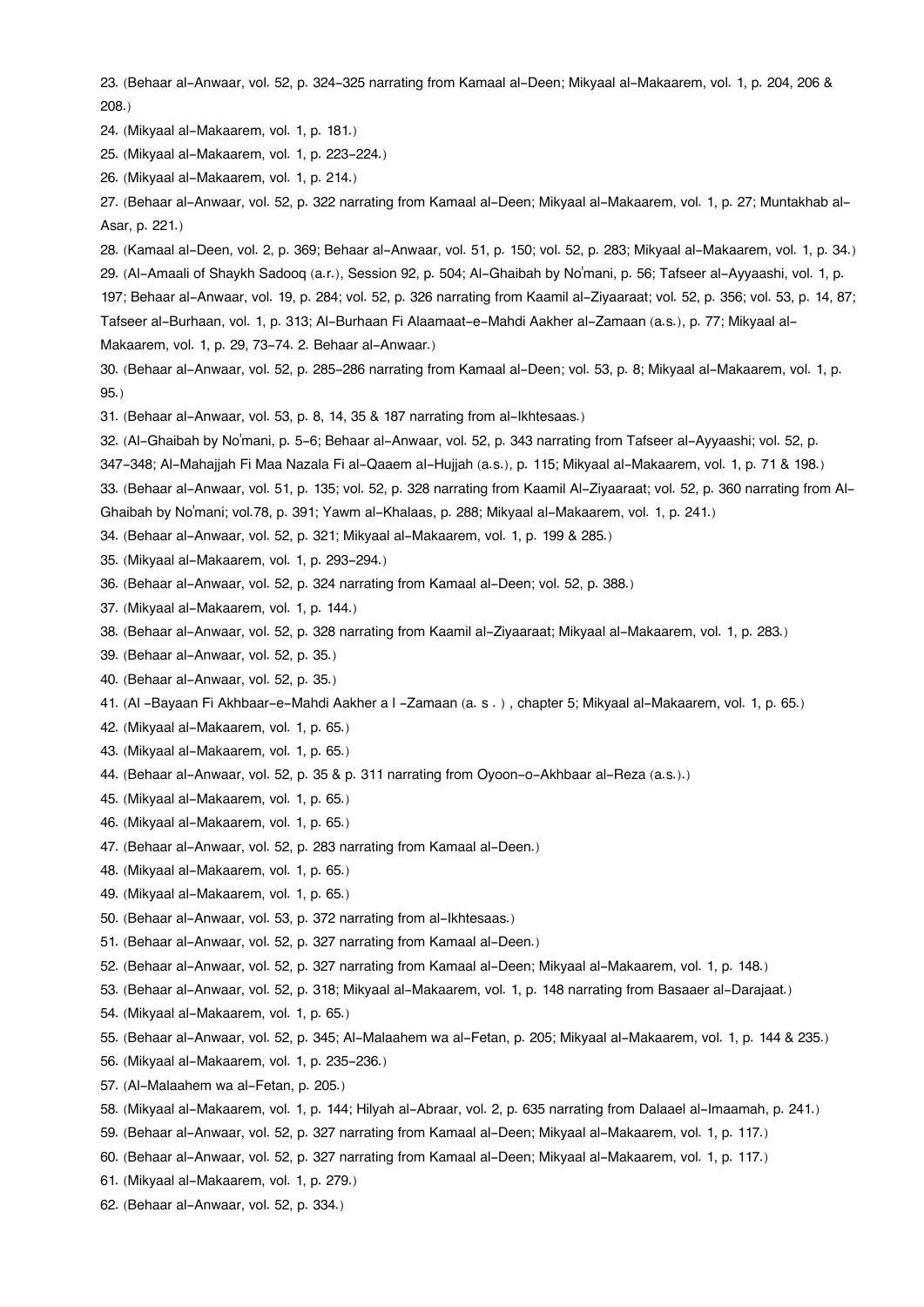[63.](#page--1-0) (Al-Amaali of Shaykh Sadooq, Session 39, p. 181; E'qd al-Dorar, p. 157 & 230.)

[64.](#page--1-0) (Behaar al-Anwaar, vol. 53, p. 91-92 narrating from Al-Ghaibah by Shaykh Toosi (a.r.); Mikyaal al-Makaarem, vol. 1, p. 213.)

[65.](#page--1-0) (Muntakhab al-Asar, p. 469; Al-Malaahem waal-Fetan, p. 149; E'qd al-Dorar, p. 96.)

### **19. Advancement Of Knowledge**

• Before reappearance, Allah, the Almighty, had granted two alphabets of knowledge to the Prophets (a.s.). Besides these two, twenty-five (25) more alphabets will be manifested through Imam az-Zamaan  $(a.t.f.s.).1$  $(a.t.f.s.).1$ 

• Like justice and equity, Imam Mahdi (a.t.f.s.) will spread knowledge throughout the world.[2](#page--1-0)

• Due to the grace of Imam az-Zamaan (a.t.f.s.), knowledge will penetrate into the hearts of the people.[3](#page--1-0)

• In that era, people will be taught the Holy Quran and its realities.[4](#page--1-0)

• During that time, women confined in their houses will judge in the light of the Holy Quran and the traditions of the infallibles (a.s.).[5](#page--1-0)

• At that time, people will have access to the seven heavens and the seven layers of earth.[6](#page--1-0)

• The faculties of hearing and seeing will increase dramatically. Without any medium, they will see and listen to Imam az-Zamaan (a.t.f.s.).[7](#page--1-0)

• The believers of the east will be able to see the believers of the west. Likewise, the believers of the west will be able see the believers of the east.[8](#page--1-0)

[4.](#page--1-0) (Behaar al-Anwaar, vol. 52, p. 339.)

[6.](#page--1-0) (Behaar al-Anwaar, vol. 52, p. 321 narrating from Basaaer al-Darajaat and al-Ikhtesaas.)

[<sup>1.</sup>](#page--1-0) (Behaar al-Anwaar, vol. 52, p. 336; Mikyaal al-Makaarem, vol. 1, p. 235.)

[<sup>2.</sup>](#page--1-0) (Behaar al-Anwaar, vol. 36, p. 253.)

[<sup>3.</sup>](#page--1-0) (Behaar al-Anwaar, vol. 53, p. 86 narrating from al-Ikhtesaas; Mikyaal al-Makaarem, vol.1,p. 236.)

[<sup>5.</sup>](#page--1-0) (Behaar al-Anwaar, vol. 52, p. 352; Mikyaal al-Makaarem, vol. 1, p. 105.)

[<sup>7.</sup>](#page--1-0) (Behaar al-Anwaar, vol. 52, p. 336; Mikyaal al-Makaarem, vol. 1, p. 148.)

[<sup>8.</sup>](#page--1-0) (Behaar al-Anwaar, vol. 52, p. 392; Mikyaal al-Makaarem, vol. 1, p. 148.)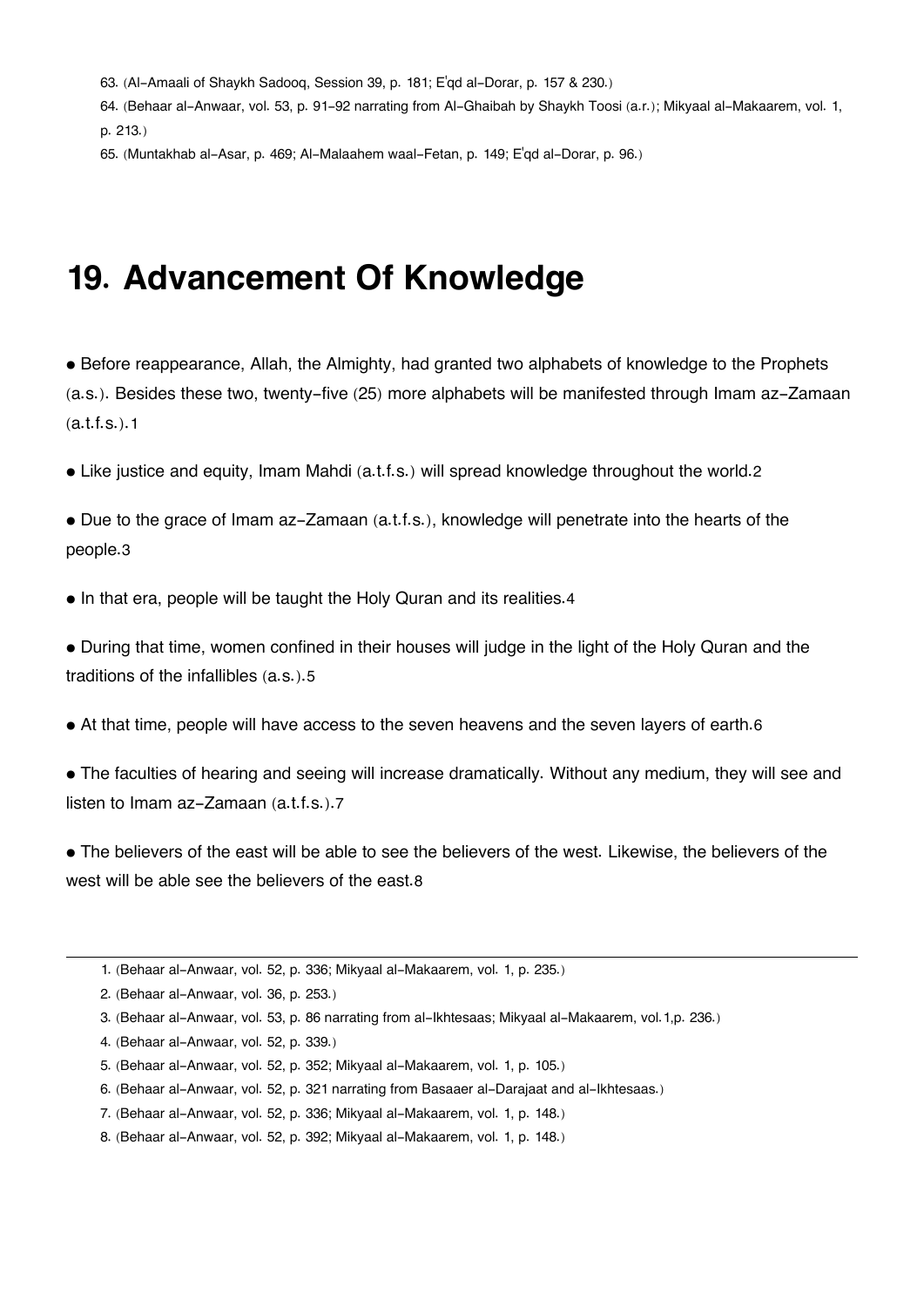## **20. General Hygiene**

• The blind will get vision and the sick will be cured at the hands of Imam az-Zamaan (a.t.f.s.).[1](#page--1-0)

• During that era, Allah, the Almighty, will dispel all illnesses from the Shias. They will regain their power and strength.[2](#page--1-0)

• In that time, longevity will be commonplace, so much so that one person will have a thousand sons. This is sufficient indication of the long lives prevalent then. Perhaps, one person himself may have a thousand sons or there will be a thousand sons from his descendants.[3](#page--1-0)

## **21. A Safe World**

- In the government of Imam az-Zamaan (a.t.f.s.), peace and security will permeate to all corners of the globe.[1](#page--1-0)
- Mischief mongers and evil doers will be annihilated.[2](#page--1-0)
- Corruption, waywardness and mischief will be completely routed.[3](#page--1-0)
- Roads will be safe even during the nights.[4](#page--1-0)
- Man will not be afraid for his life or wealth from man- eating, wild and carnivorous beasts.[5](#page--1-0)
- Calamities will be removed from the earth and the servants of Allah.[6](#page--1-0)

[<sup>1.</sup>](#page--1-0) (Behaar al-Anwaar, vol. 51, p. 70.)

[<sup>2.</sup>](#page--1-0) (Behaar al-Anwaar, vol. 52, p. 335 & 364; Mikyaal al-Makaarem, vol. 1, p. 247.)

[<sup>3.</sup>](#page--1-0) (Behaar al-Anwaar, vol. 52, p. 330 narrating from Al-Ghaibah by Shaykh Toosi (a.r.); E'qd al-Dorar, p. 159; Mikyaal al-Makaarem, vol. 1, p. 203; Hilyah al-Abraar, vol. 2, p. 635 narrating from Dalaael al-Imaamah; Al-Malaahem wa al-Fetan, Chapter 204, p. 97.)

[<sup>1.</sup>](#page--1-0) (Surah Noor : Verse 55; yanaabee' al-Mawaddah, p. 406; Mo'jam-o-Ahaadees al-Imam al-Mahdi (a.s.), vol. 1, p. 548.)

[<sup>2.</sup>](#page--1-0) (E'qd al-Dorar, p. 95.)

[<sup>3.</sup>](#page--1-0) (Surah Sabaa: Verse 18; Behaar al-Anwaar, vol.52,p.338 & 345; Mikyaal al-Makaarem,vol.1,p.46.)

[<sup>4.</sup>](#page--1-0) (Surah Sabaa: Verse 18; Behaar al-Anwaar, vol. 52,p.338 & 345; Mikyaal al-Makaarem,vol.1, p.46.)

[<sup>5.</sup>](#page--1-0) (Behaar al-Anwaar, vol.52, p.385; vol.53, p.86; Al-Malaahem wa al-Fetan, Chapter 204, p. 97; Mo'jam-o-Ahaadees al-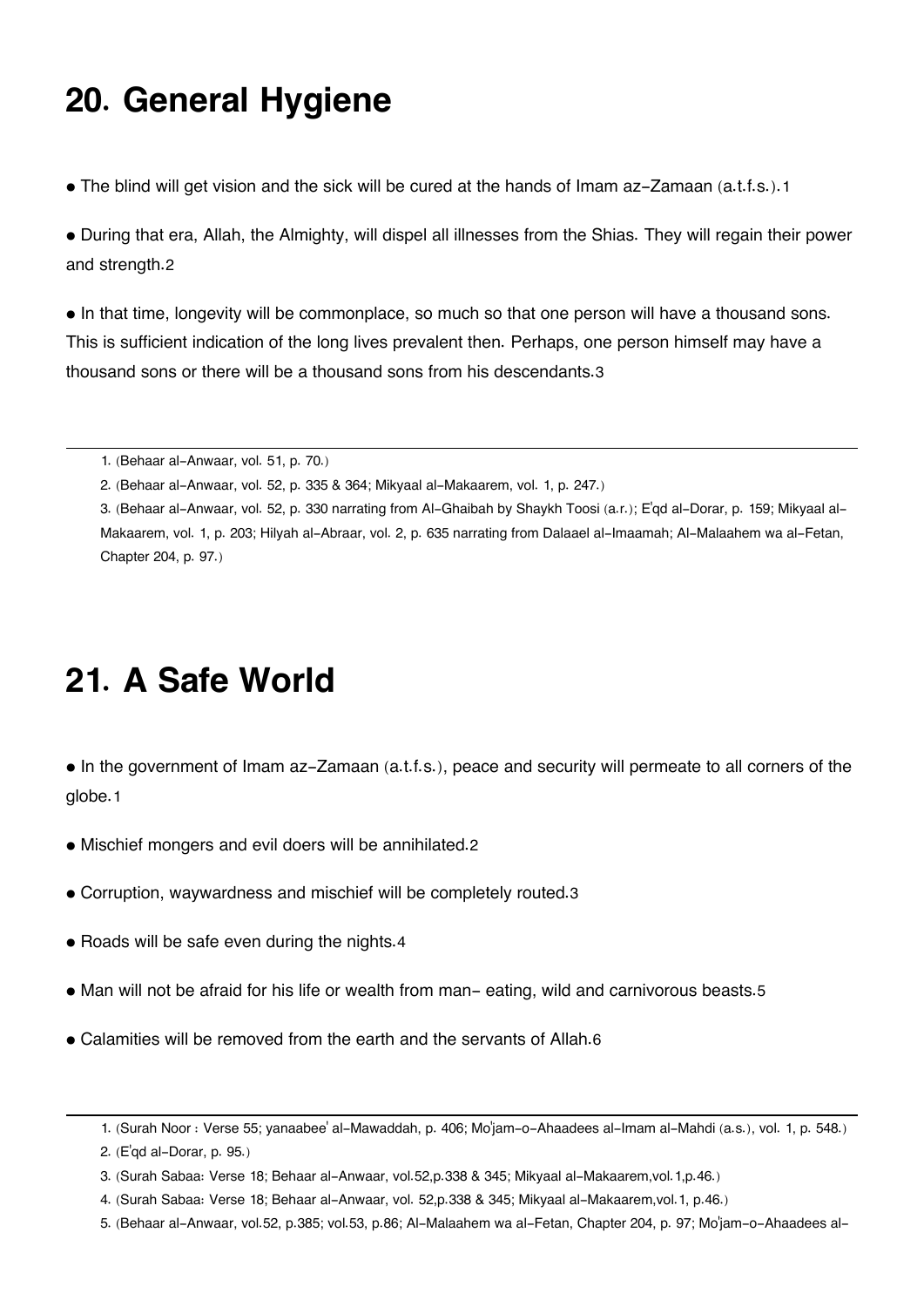Imam al-Mahdi (a.s.), vol.1, p.548; Hilyah al-Abraar, vol. 2, p. 635 narrating from Dalaael al-Imaamah; Mikyaal al-Makaarem, vol.1, p.101 & 247; E'qd al-Dorar,p. 159.) [6.](#page--1-0) (Al-Kharaaej, vol. 2, p. 931)

## **22. Excellent Morality**

• With the blessings of Imam Mahdi (a.t.f.s.), the intellects of the people will be perfected and their morals will attain completion.[1](#page--1-0)

• Hearts will be filled with needlessness and self-sufficiency.[2](#page--1-0)

- Ostentation and show-off will come to an end and trustworthiness will be customary.[3](#page--1-0)
- The young will respect the elders, while the elders will be benevolent and merciful to the young.[4](#page--1-0)
- The bases of lie and slander will be destroyed.[5](#page--1-0)

• Real friendship will exist among the Shias and will be to such an extent that one believer will take the wealth of another without his permission, with the latter being unmindful of it.[6](#page--1-0)

• None will desire supremacy and superiority over the other.[7](#page--1-0)

[1.](#page--1-0) (Behaar al-Anwaar, vol. 52, p. 328 & 336.)

- [2.](#page--1-0) (Behaar al-Anwaar, vol. 52, p. 337; E'qd al-Dorar, p. 169; Musnad Ahmad Ibn Hanbal, vol. 3, p. 37.)
- [3.](#page--1-0) (E'qd al-Dorar, p. 159.)
- [4.](#page--1-0) (Behaar al-Anwaar, vol. 52, p. 385.)
- [5.](#page--1-0) (Misbaah al-Zaaer, p. 217-219)
- [6.](#page--1-0) (Behaar al-Anwaar, vol. 52, p. 372.)
- [7.](#page--1-0) (Behaar al-Anwaar, vol. 52, p. 385)

### **23. End Of Disputes And Prevalence of Love**

• Due to the blessings of Imam az-Zamaan (a.t.f.s.), people's hearts will be filled with mutual love and unity.[1](#page--1-0)

• Because of Imam Mahdi (a.t.f.s.), malicious and dead hearts will be cured. The hearts will be healed of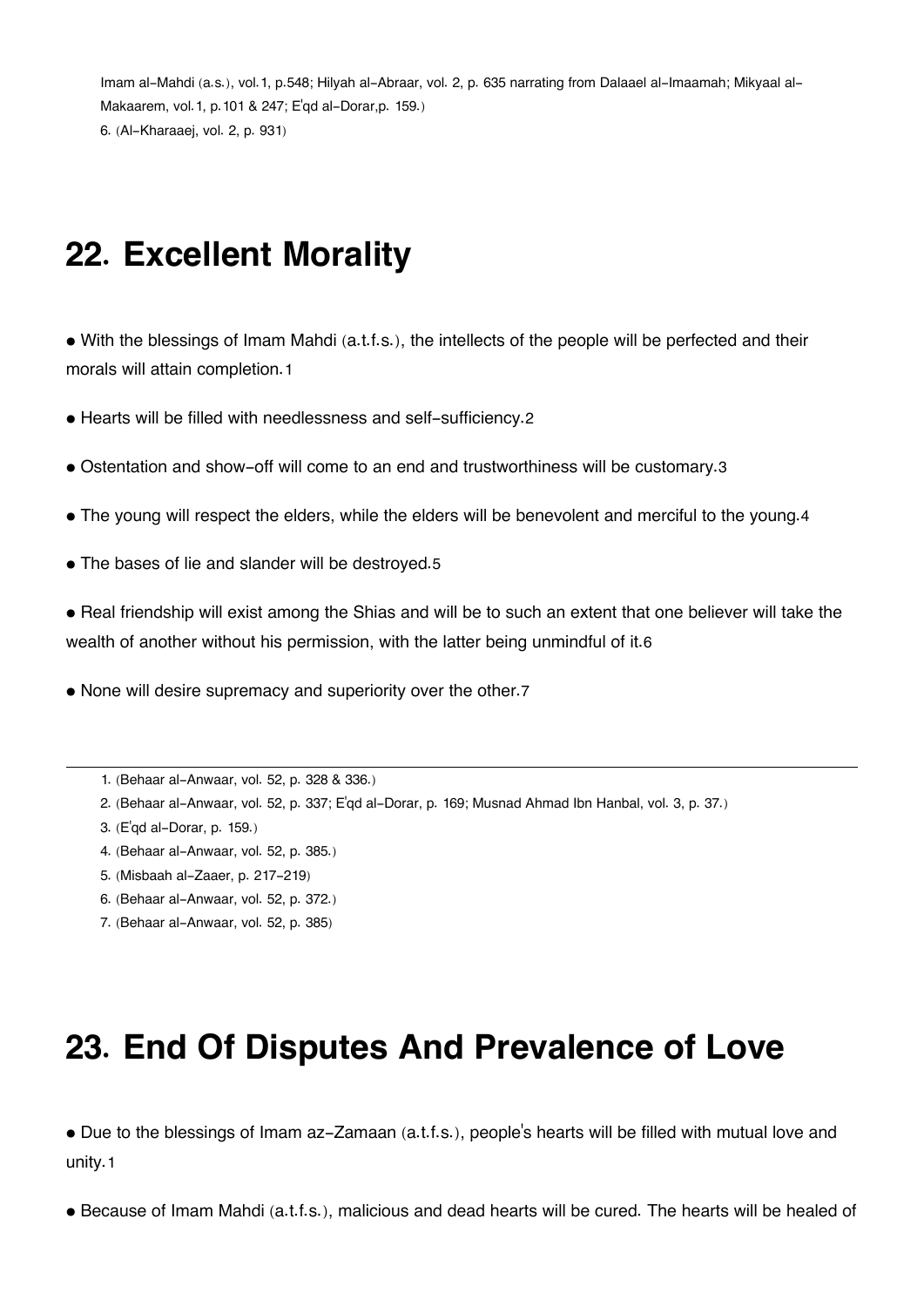all malice and filth.[2](#page--1-0)

- Hearts will be free of grief and sorrow.[3](#page--1-0)
- Love and kindness shall pervade all the nooks and corners of the earth.[4](#page--1-0)

[1.](#page--1-0) (Behaar al-Anwaar, vol. 53, p. 187; Mikyaal al-Makaarem, vol. 1, p. 52)

[2.](#page--1-0) (Kamaal al-Deen, vol. 1, p. 252; Kefaayah al-Asar, p. 72-73; Behaar al-Anwaar, vol. 26, p.302-303; vol. 21, p. 312; vol. 53, p. 187.)

[3.](#page--1-0) (Behaar al-Anwaar, vol. 52, p. 29; vol. 102, p. 102; Mikyaal al-Makaarem, vol. 1, p. 116 & 142; Misbaah al-Zaaer, p. 217-219.)

[4.](#page--1-0) (Iqbaal al-A'maal, p. 507; Behaar al-Anwaar, vol., 21, p. 312.)

# **24. Universal contentment: Hallmark of Imam Mahdi's (a.t.f.s.) Government**

• The day of reappearance of Imam Mahdi (a.t.f.s.) will be the day of freedom and salvation for humanity.[1](#page--1-0)

• Imam Mahdi (a.t.f.s.) will be the spring and freshness of mankind.[2](#page--1-0)

• At the time of reappearance, infants in cradles will desire to help and assist Imam az-Zamaan (a.t.f.s.).[3](#page--1-0)

- After reappearance, believers resting in graves will give each other good news of the reappearance.[4](#page--1-0)
- All the joys and goodness will be provided in the government of Imam Mahdi (a.t.f.s.).[5](#page--1-0)

• During the reign of Imam (a.s), the inhabitants of the world, the residents of the skies, the beasts, the birds, and even the fish in the ocean, will rejoice at his governance.[6](#page--1-0)

- People will live in an unprecedented style.[7](#page--1-0)
- The dead will crave to be alive again to enjoy the bounties of Imam Mahdi's (a.t.f.s.) rule.[8](#page--1-0)
- Everybody will utter only his name. They will not cease remembering him (a.t.f.s.).[9](#page--1-0)
- People will seek refuge in Imam az-Zamaan (a.t.f.s.).[10](#page--1-0)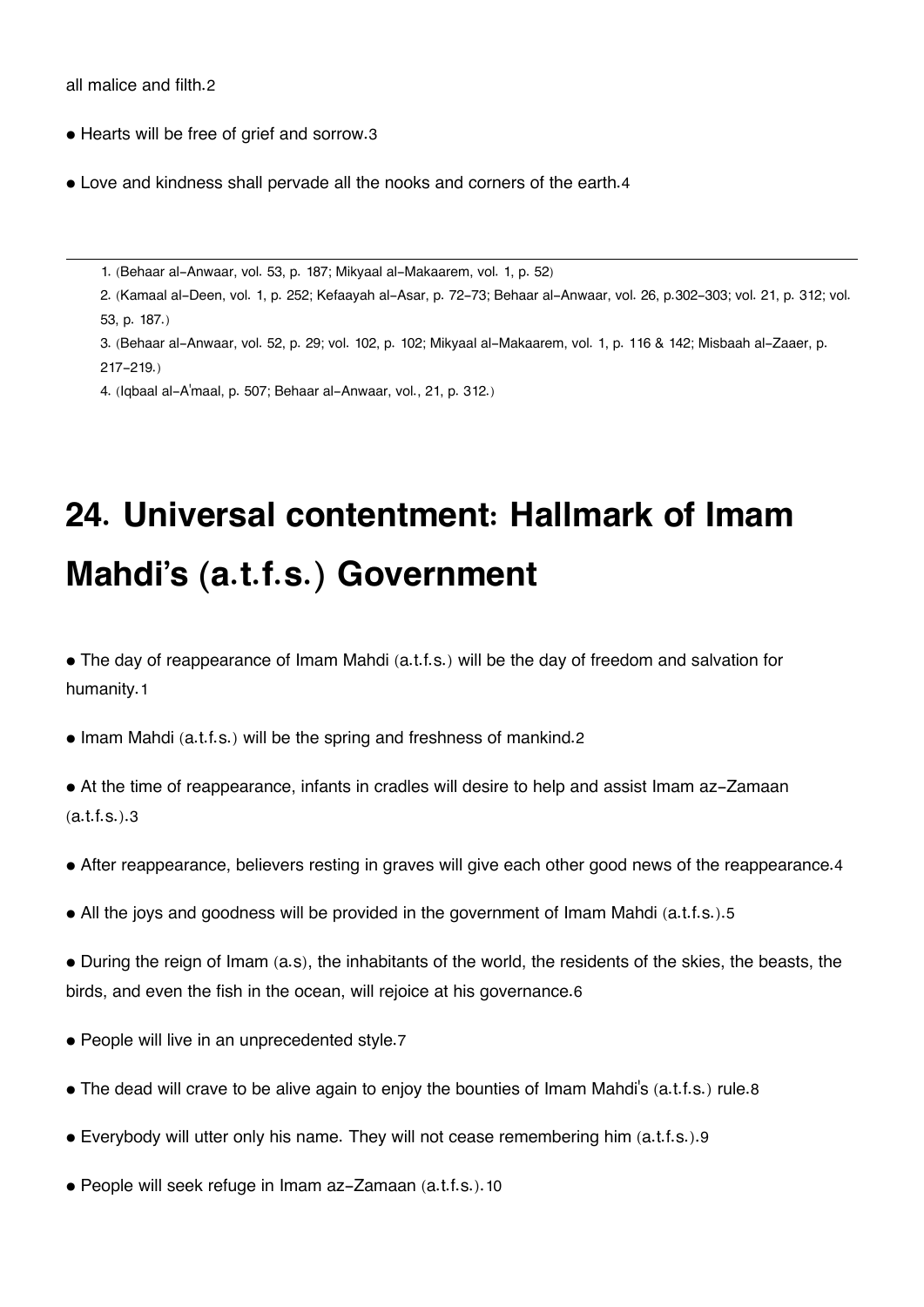• The old and the young alike will listen to Imam Mahdi (a.t.f.s.) and obey him (a.t.f.s.).[11](#page--1-0)

• As per the sayings of the infallible Imams (a.s.), fortunate are those who find the rule of Imam az-Zamaan (a.t.f.s.) and hear his talks.[12](#page--1-0)

- [1.](#page--1-0) (Yaum al-Khalaas, p. 280.)
- [2.](#page--1-0) (Behaar al-Anwaar, vol. 102, p. 101; Misbaah al-Zaaer, p. 217-219.)
- [3.](#page--1-0) (Behaar al-Anwaar, vol. 52, p. 35.)
- [4.](#page--1-0) (Behaar al-Anwaar, vol. 52, p. 328 narrating from Kaamil al-Ziyaaraat; Mikyaal al-Makaarem, vol.1, p. 239, 247; A'laam al-Waraa, p. 465.)
- [5.](#page--1-0) (Bashaarah al-Islam, p. 81.)
- [6.](#page--1-0) (E'qd al -Dor ar , p. 136; Al -urhaan Fi Alaamaat-e-Mahdi Aakher al-Zamaan (a.s.), p.77; Mikyaal al-Makaarem, vol. 1,
- p. 85; E'qd al-Dorar, p. 34.)
- [7.](#page--1-0) (Al-Burhaan Fi Alaamaat-e-Mahdi Aakher al-Zamaan (a.s.), p. 86.)
- [8.](#page--1-0) (E'qd al-Dorar, p. 44.)
- [9.](#page--1-0) (Bashaarah al-Islam, p. 76; E'qd al-Dorar, p. 52.)
- [10.](#page--1-0) (E'qd al-Dorar, p. 167; Al-Malaahem wa al-Fetan, p. 70; Muntakhab al-Asar, p. 478.)
- [11.](#page--1-0) (Muntakhab al-Asar , p. 157; Yanaabee' al-Mawaddah, p. 467.)
- [12.](#page--1-0) (Yaum al-Khalaas, p. 374.)

### **25. Involking Imam az-Zamaan (a.t.f.s.)**

O Mahdi! O Braveheart! O Lion of God!

The righteous are awaiting you. Please come!

O Mahdi! O Ark of Salvation! The world is engulfed by storms. Ships have been wrecked. The eyes of your loved ones are fixed at you. They are awaiting your arrival.

O Mahdi! O Center of Hope!

Darkness has enveloped the hearts. The helpless and the weak are orphans. Please come and stroke the hand of benevolence on their heads.

O Mahdi! O Shore of Deliverance!

The hearts of believers are awaiting you restlessly. Please come and grant them tranquility.

O Mahdi! O Morn of Hope!

The night of separation is painfully long. While most lie in the deep slumber of negligence, a few of your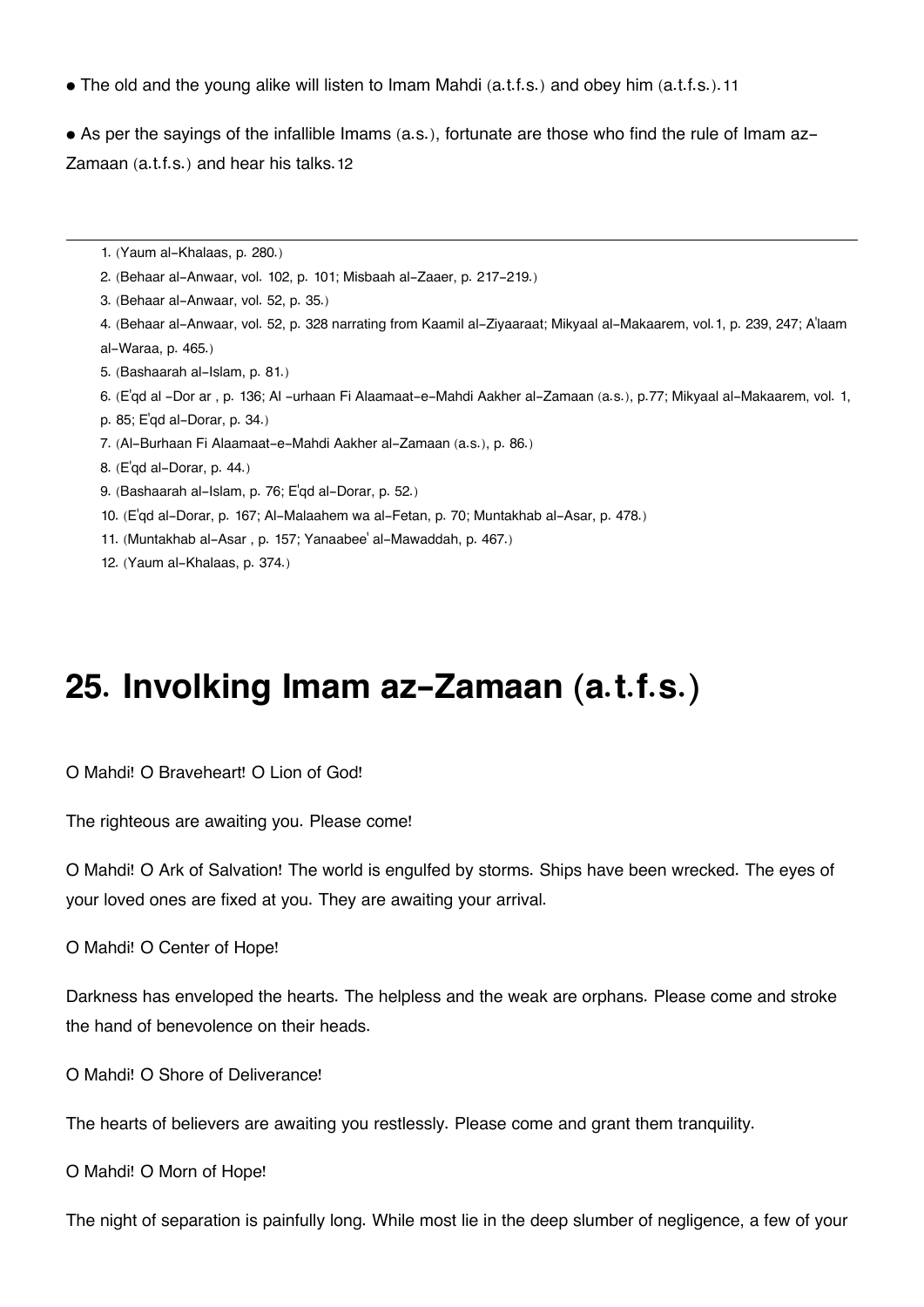lovers and adorers await your luminous reappearance with restive eyes and restless hearts. Please come that the flowers of hope may blossom.

Please come that wilted gardens may bloom again.

Please come that the nightingales may sing the song of your victory and triumph.

Please come that the meadows and pastures may get a fresh lease of life.

O Mahdi!

O fountain of virtues! O loftiness of the righteous! O standard of liberty! The world is replete with sorrow. Now, please raise the veil of occultation.

### O Mahdi!

O Power of God! O the one with (the sword) Zulfiqar in his hands! The oppressors have become extremely haughty and arrogant.

### O Mahdi!

O the Treasurer of Divine Knowledge!

Hoist the flag as the darkness of ignorance has engulfed the world.

O Mahdi!

O the Aware Eye of God! The ark of humanity is whirling in crises. Only the breeze of your reappearance can save it.

#### O Mahdi!

O Heir of Ali! Our begging bowl is empty.

May the poor receive the same royal generosity once again!

#### O Mahdi!

O Legatee of Prophet Yusuf! Despair is striking the hearts. May the hearts gain the soul of hope!

O Mahdi!

O Messiah of the Soul! Sickness and helplessness is rampant and widespread.

Only you can grant cure to the sick.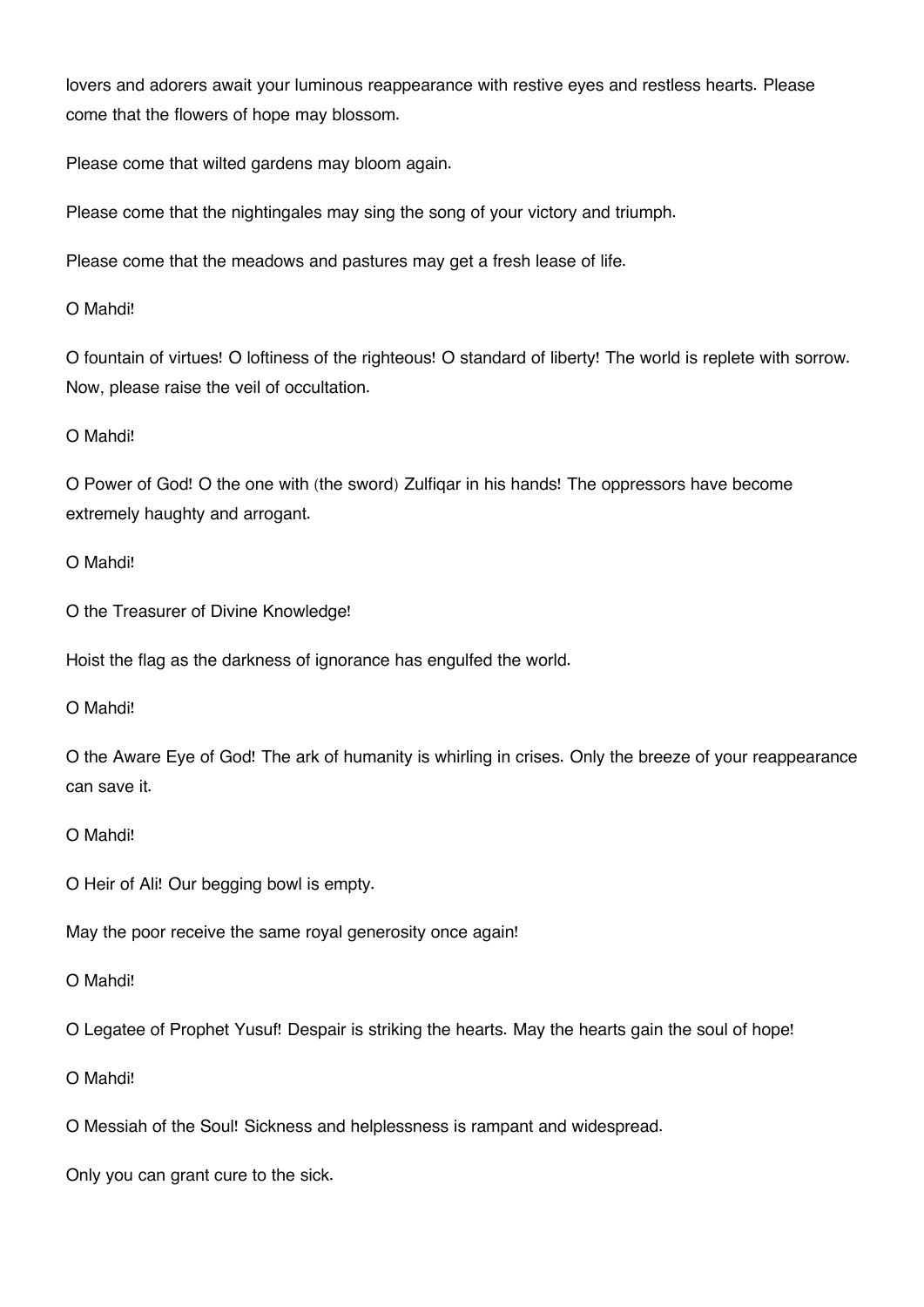#### O Mahdi!

O Inheritor of Imam Reza's (a.s.) knowledge! The hearts are devoid of real knowledge. Please quench the thirst (of knowledge) of parched throats.

O Mahdi!

O Obedient Servant of Allah! The essence of worship has abandoned the hearts. Please give the life of belief to the dead hearts.

O Sun of Life!

Till when will you remain concealed behind the clouds of occultation?

O Bright Moon!

Till when will you hide behind the clouds in the dark night?

O Spring of Life!

Till when will rubbish sweepings adorn the gatherings?

O Sharp Sword of Allah!

Till when will the tyrants be let loose?

O Pen!

What has happened to you? Stop!

He (a.t.f.s.) himself is awaiting divine orders.

Since ages, he (a.t.f.s.) has been raising the cry, 'Is there a helper?'

There is none to respond to his cry but a few righteous believers. For centuries, he (a.t.f.s.) is praying for his early reappearance. But there are few of true character and truthful ones to say 'Amen'.

In the House of Allah, on all four sides of the center of monotheism, in the presence of the Almighty, the tongue is in total harmony with the hand while supplicating,

اللهم انجز لی ما وعدتنی

"O Allah! Fulfill for me what You have promised me."